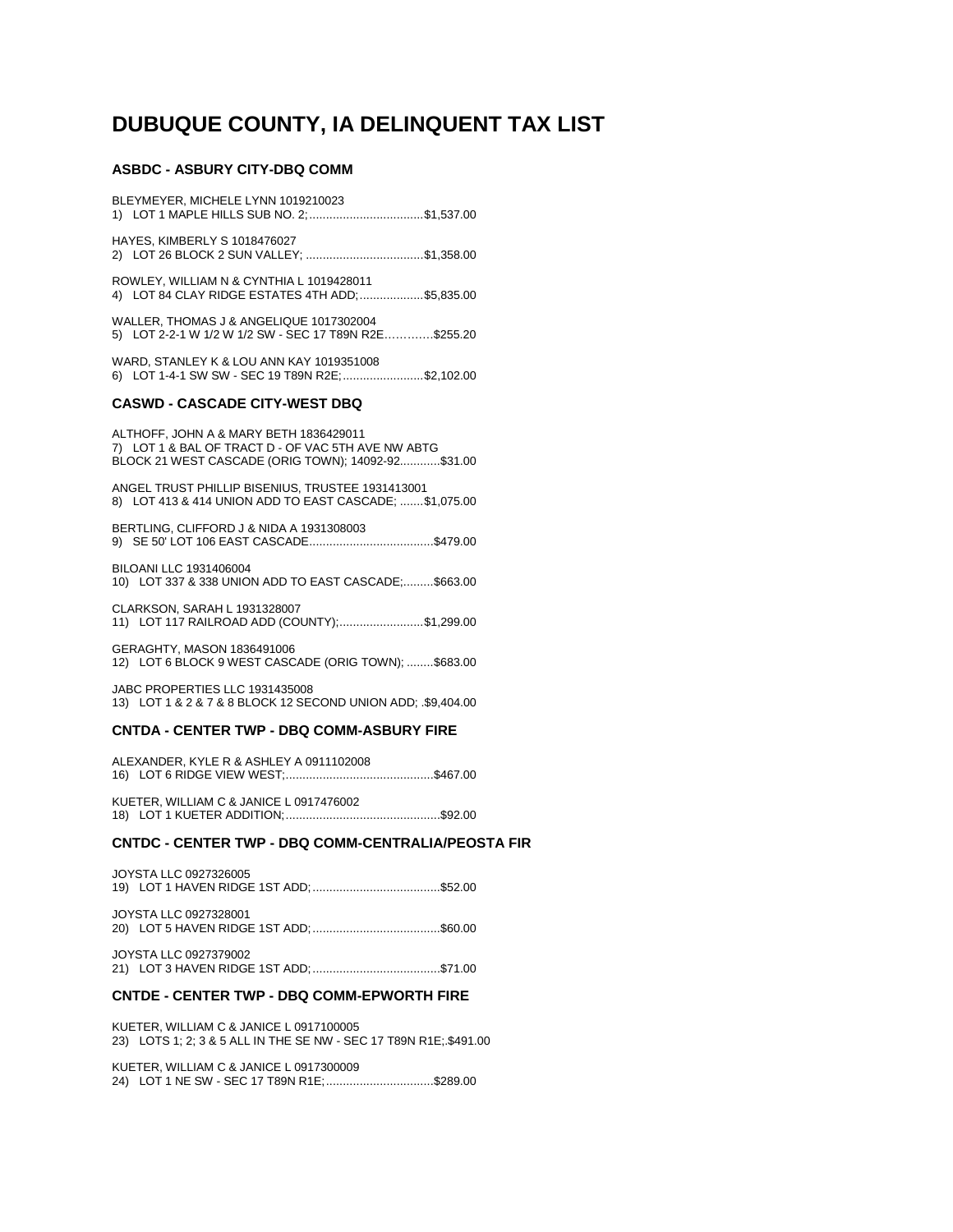KUETER, WILLIAM C & JANICE L 0917300010 25) LOT 2 SE SW - SEC 17 T89N R1E; ................................\$129.00

#### CNTWD - CENTER TWP - WEST DBQ-CENTRALIA/PEOSTA FIR

SEAMUS & LENA LLC 0930400016 26) LOT 2-4 OF S 1/2 SE - SEC 30 T89N R1E;..................\$2,041.00

#### CONWD - CONCORD TWP/WESTERN DBQ SCH/HOLY CROSS F

VONDERHAAR, ROBIE & AMY J 0405100001 27) LOT 1 NW NW - SEC 05 T90N R1W; ................................\$761.00

#### **CONWS - CONCORD TWP/WESTERN DBQ SCH/SHERRILL FIR**

GESELBRACHT, JANE A 0436351001 28) LOT 2 GANSEMER FARM 2ND ADD;..........................\$1,901.00

#### **CSCWD - CASCADE TWP-WESTERN DBQ-CASCADE FIRE**

SWINE BY SUPPLE LLC 1819351002 29) LOT 2-1 OF NW SW & SW SW - SEC 19 T87N R2W;..... \$234.00

#### **DBQDC - DUBUQUE TWP/DBQ COMM SCH/ASBURY FIRE**

MUELLER, MILO L 1010151004 

MURPHY, ROBERT J & NANCY A 1003452002 31) LOT 6 BLOCK 2 WILDFLOWER RIDGE SUB; ............. \$5,628.00

#### **DBQDS - DUBUQUE TWP/DBQ COMM SCH/SHERRILL FIRE**

MCMAHON, JOSEPH & RICHARD 1002177004 36) LOT 1-1-1-2-14 - SEC 02 T89N R2E; ..............................\$899.00 MEYER, TRISTAN J & KEMP, TAYLOR M 1002427012

37) LOT 3 NORTH POINT HEIGHTS; ..................................\$3,231.00

RENO, JOHN A 1002401003 38) LOT 1-1-1 MC LAUGHLIN PLACE, WALTER; .................\$489.00

## **DUBA - DUBUQUE CITY - DBQ COMM**

| 300 MAIN LLC 1025241025<br>39) UNIT 5 OF THIRD & MAIN CONDO LOCATED ON                   |
|------------------------------------------------------------------------------------------|
| 3000 JACKSON LC 1013106015                                                               |
| 3000 JACKSON LC 1013106016                                                               |
| 3000 JACKSON LC 1013106017                                                               |
| ABITZ, JOSEPH G 1013413010<br>43) E 71.8'-LOT 71, N 37'-W 74' OF LOT 71 & S 13'-W 74' OF |
| BACKES, MARVIN J 1118305006                                                              |
| BARDON, TAMMY JO 1025302007<br>46) S 50' LOT 7 GUERNSEY & LANGWORTHYS ADD \$1,033.00     |
| BASTIAN, DANIEL J 1014452012                                                             |
| BECKER, KURT H 1013411006                                                                |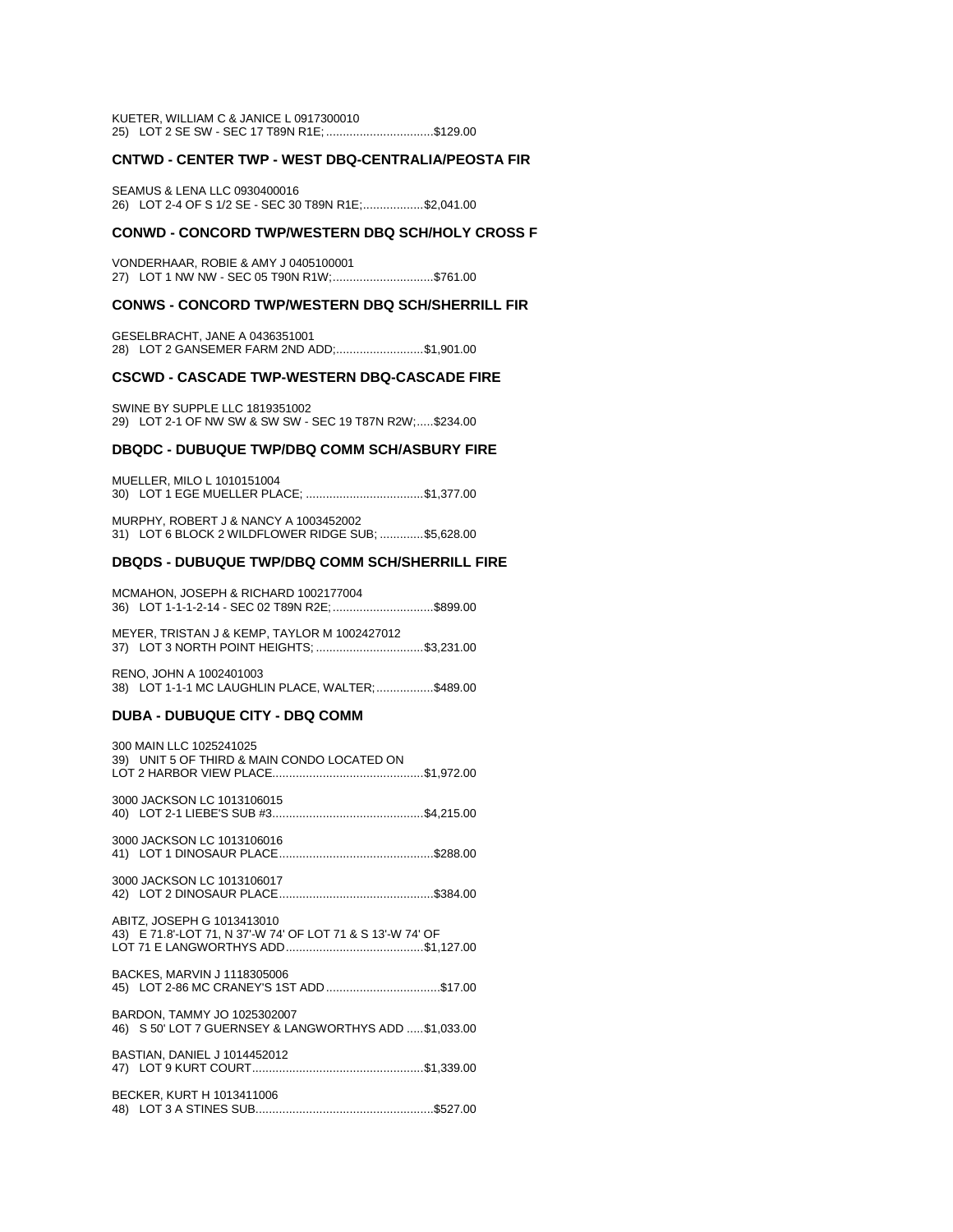| BIES, GEORGE & KAREN 1013480007                                                                                                                        |
|--------------------------------------------------------------------------------------------------------------------------------------------------------|
| BIRCH, SCOTTY E & BESSER, LYNN T 1024282027<br>50) LOT 1-149 & LOT 2-149 EAST DUBUQUE ADD\$273.00                                                      |
| BIRCH, STEVE P 1013160001<br>51) E 114'-N 36'6"-LOT 263 DAVIS FARM ADD\$436.00                                                                         |
| BISSELL, ANN E 1026405017<br>52) BAL-E 50'-E 100'-W 250'-LOT 8 & E 50'-W                                                                               |
| <b>BMANN LLC 1024154007</b>                                                                                                                            |
| BMANN LLC 1024464007<br>54) N 1/2-OF THE S 40' OF CITY LOT 33; S 20'                                                                                   |
| BMANN LLC 1026452001<br>55) 1-1-1-1-1-1-3 BABCOCK'S ADD \$2,430.00                                                                                     |
| BMANN LLC 1026477006                                                                                                                                   |
| BMANN LLC 1026477007                                                                                                                                   |
| BUDDE, LANCE A 1025133009                                                                                                                              |
| BUDDE, LANCE A 1025133010<br>59) LOT 24 & W 4' OF LOT 23 IN ROGERS SUB\$54.00                                                                          |
| BUDDE'S HOME IMPROVEMENT INC 1025133006                                                                                                                |
| BURBACH, THOMAS E & MONA L 1024426004<br>61) LOTS 1 & 2 OF LOT 2-1-47, LOT 1-1-2 OF N 1/2 OF 48, &<br>LOT 2-2 OF N 1/2 OF 48 EAST DUBUQUE ADD \$239.98 |
| BURKART PROPERTIES LLC 1013182005<br>62) N 3/4 OF LOT 177 GLENDALE ADD\$705.00                                                                         |
| BURKS, REBECCA A 1013131015<br>65) LOT 112 BURDEN-LAWTHER ADD\$959.00                                                                                  |
| CANON, ROBERT J & CHERYL A 1025302008<br>66) LOT 8 GUERNSEY & LANGWORTHYS ADD \$999.00                                                                 |
| CARRION, BRYAN O'NEILL APONTE & MIRANDA, DANIELA L 1026182005<br>67) S 1/3 OF LOTS 17 & 18 DAVIS SUB\$127.00                                           |
| CEED ONE LLC 1025109018<br>68) LOT 3 & LOT 2-2-1-1-1-9 YALE COURT\$1,069.00                                                                            |
| CHANDLEE, WAYNE T 1036427024<br>69) LOT 2 MIKE GARRITY PLACE UND 1/3 INT \$24.00                                                                       |
| CHAPMAN, RICHARD M & KRISTINA L 1025103007                                                                                                             |
| CHEVALIER, DENNIS A & RUTH M 1025159003<br>71) S 40' LOT 6 JULIA L. LANGWORTHY'S ADD \$904.00                                                          |
| CLAUER, GARRY F & MARY J 1016378039<br>72) LOT 2-16 BLK 1 HARVEST VIEW ESTATES FIRST ADDITION;\$1,861.00                                               |
| CONLAN-SMITH, MICHELLE JEAN 1023454025                                                                                                                 |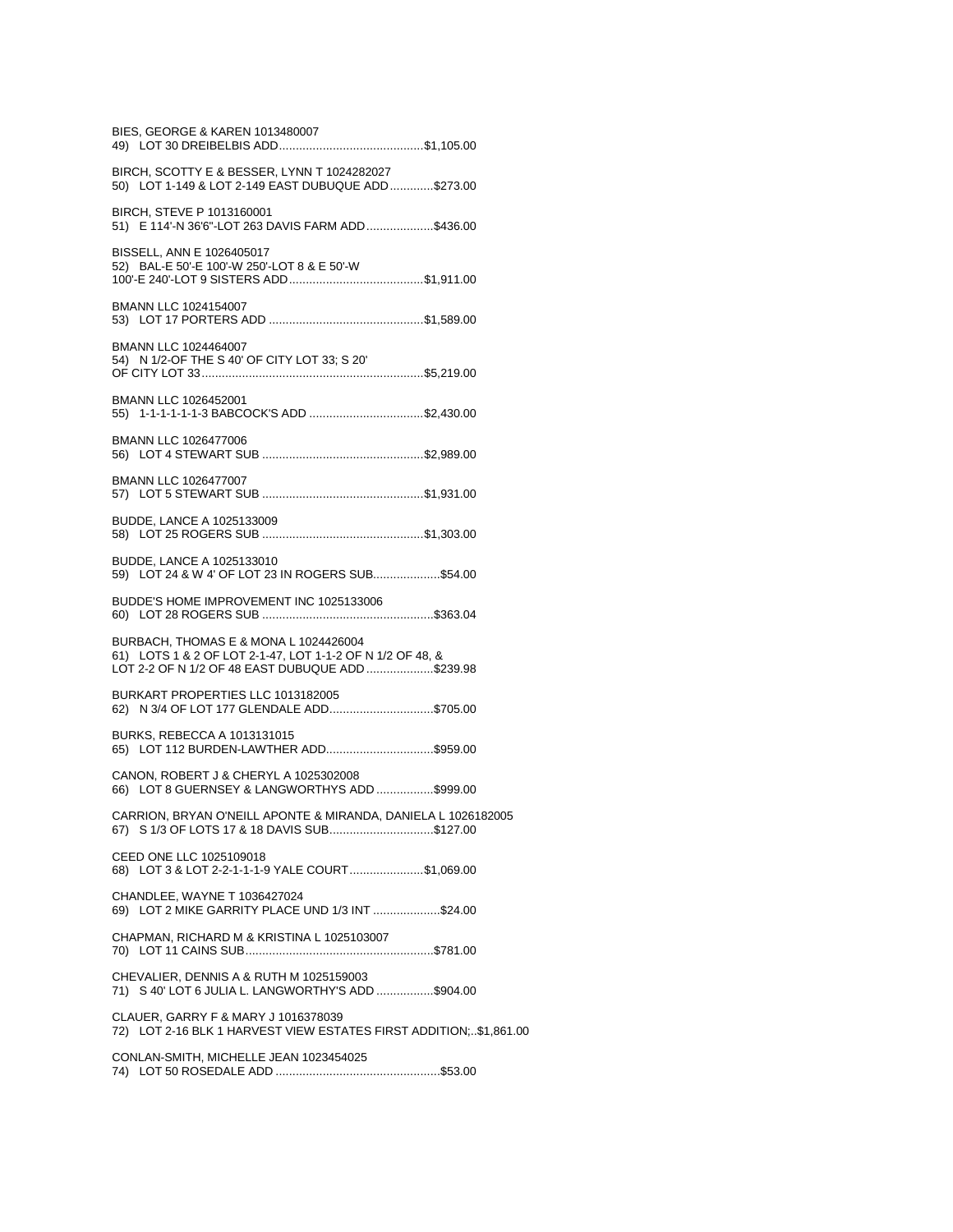CULBERTSON, DOROTHY A 1026132001 75) W 2'-1 SUB 13 MINERAL LOT 172 LOT 2-13 MIN LOT 172 & LOT 2 MABELS SUB .................................\$1,166.00 CURIEL, RICHARD A JR 1036253003 

DAMASO, MAXIMO C & CELESTINA M 1024252008 77) N 1/2 OF LOT 2 OF SUB OF CITY LOTS 438, 439, & PT OF 676....\$518.00

DAMASO, MAXIMO C & CELESTINA M 1026151001 78) LOT 2-1-1-1-1-1-1-1-1-152 & LOT 1-2-1-1-1-2-152 

DAMASO, MAXIMO C & CELESTINA M 1026151021 79) LOT 2-1-1-1-1-1-1-1-152 & LOT 1-1-1-1-1-2-152 (EXCEPT NELY 66.92') FINLEY WAPLES & BURTON'S ADD:....\$139.00

DAMASO, MAXIMO C & CELESTINE M 1024252007 80) S 1/2 OF LOT 1 OF SUB OF CITY LOTS 438, 439, & PT OF 676...\$1,991.00

DAVIS, EDWARD FRANCIS 1024457020 81) S 36' & N 24' OF LOT 8 OF E PART CITY LOT 655.......... \$21.00

DAVIS, EDWARD FRANCIS 1024457021 82) LOT 9 OF E 1/2 CITY LOT 655 

DEMOSS, ZACHARY T 1027208016 

DERBY, PATTI L & HOWARD D 1013176001 

DERBY, PATTI L & HOWARD D 1013176002 

DOSER, GREGORY G & JACQUELINE A 1023329013 

DUBUQUE, CITY OF 1024104017 

DUBUQUE, CITY OF 1024104018 88) W25' OF LOT 142 MECHANIC'S ADD ..............................\$16.00

EDMINSTER, PATRICIA B 1020427002 89) LOT 8 BLK 1 EMBASSY WEST #2 ..............................\$2,060.00

END OF THE ROAD LLC 1014278009 

EVARTS, DONNA M 1013401012 

FARRAR, WILLIAM R 1022326013 92) LOT 1-6 BLK 11 HILLCREST HGTS ...........................\$1,450.00

FELDMAN, CHRISTOPHER J & CHRISTINE M 1021357006 93) LOT 13 BLK 1 SUNSET PARK SUB #4......................\$1,334.00

FITZGIBBONS, MARIE L 1014251011 94) LOT 2 BLK 15 GREEN ACRES SUB............................\$2,005.00

FLATIN REAL ESTATE DUBUQUE LLC 1026304001 

FRANCIAN COMPANY LC, THE 1025207034 96) NM 23' OF N 52 1/2 OF CITY LOT 621 .......................\$1,350.00 FRANCIAN COMPANY LC, THE 1025207035

97) SOUTH 23' OF N 52 1/2 FT OF CITY LOT 621 ............\$1,458.00

FRANK, BRIAN K 1024377025 98) N 20' - N 40' - LOT 808 A MCDANIELS SUB...................\$474.00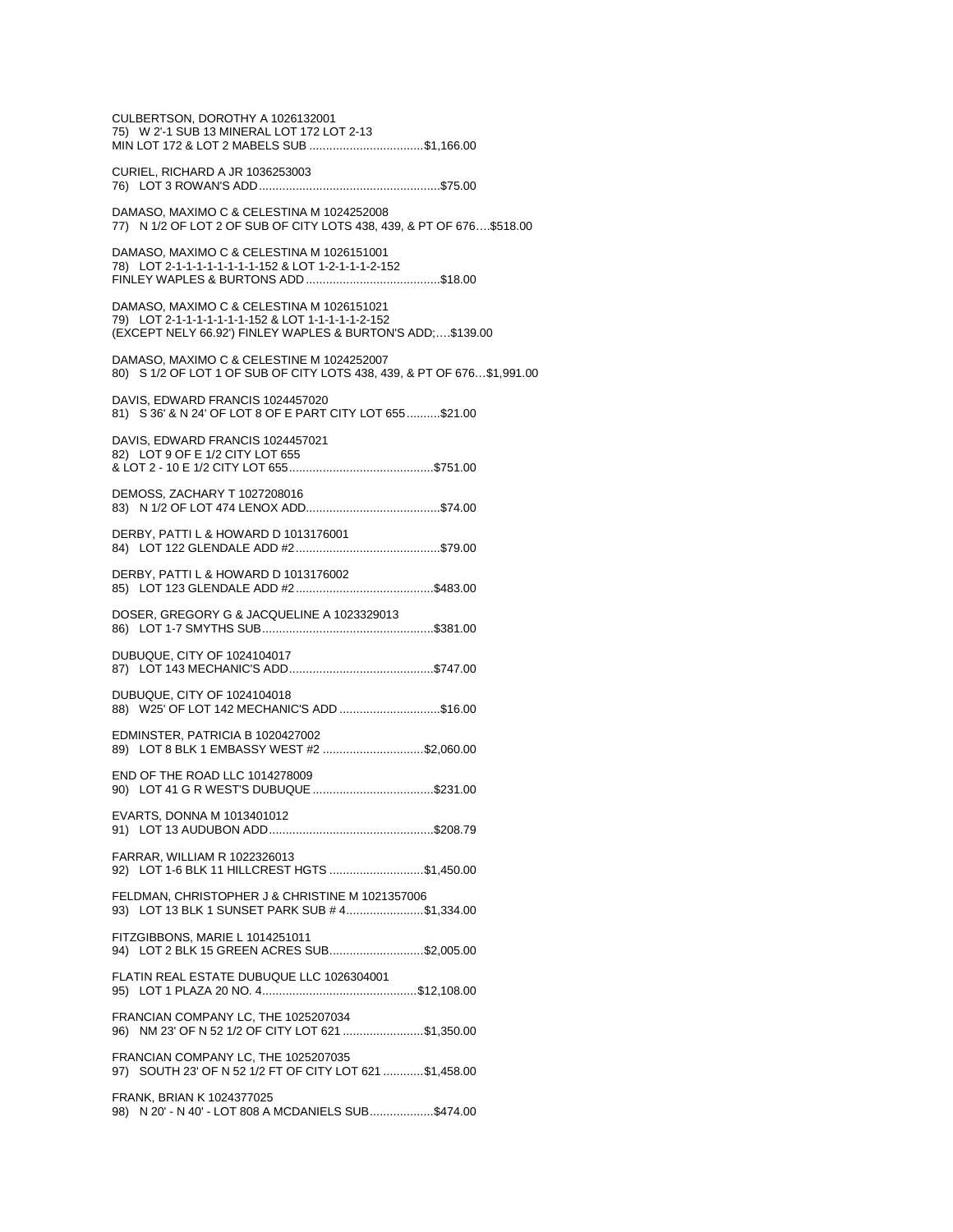| FRANK, BRIAN K 1024377026<br>99) S 20' - N 40' - LOT 808 A MCDANIELS SUB\$474.00                            |
|-------------------------------------------------------------------------------------------------------------|
| GALLAGHER, JANDELL RAE 1013401014                                                                           |
| GORTON, HERMAN C 1028453010<br>101) LOT 4 VOSBERGS CENTER GROVE SUB \$1,184.00                              |
| <b>HAGENSTEN, JOSIE 1013328028</b><br>102) LOTS 1-267 & 2-2-267 DAVIS FARM\$1,840.00                        |
| HANEN, SHAWN C & CHRISTINA M 1024130013<br>103) E 1/2-N 1/4-LOT 16P; & E 1/2- S 1/2-LOT 18                  |
| HANSON, DAVID; LE CAROLYN A VISSER ETAL 1026427013<br>104) LOT 2-10 & LOT 1-11 NEVADA PARK RESUB \$2,082.00 |
| HANSON, JON D & ELIZABETH A 1025457031<br>105) LOT 2 VALLEY STREET PLACE #4;\$12.00                         |
| HARRIS, STEPHEN R & KIMBERLY A 1013411019                                                                   |
| HEALEY, AMBER & ROSSOW, KATIE 1016482016<br>107) LOT 12 BLK 3 SUNSET PARK SUB\$1,097.00                     |
| HEFEL-FROMMELT INVESTMENTS LLC 1024407010<br>108) S 1/2-M 1/5 OF CITY LOT 450 \$2,281.00                    |
| <b>HENKEL, JASON M 1026451002</b>                                                                           |
| HENKEL, NICHOLAS E 1024129007                                                                               |
| HERRIG, STEVEN J & RANNALS, DAWN E 1026106010<br>111) LOT 121A FINLEY WAPLES & BURTONS ADD  \$334.00        |
| HIRSCH, JODY 1022403002<br>112) LOT 13 BLK 4 HILLCREST PARK\$1,020.00                                       |
| HITZLER RENTAL LLC 1024134028<br>114) LOT 16, W 28'7" OF LOT 14, & W 28'7" OF                               |
| HITZLER RENTAL LLC 1024180002                                                                               |
| HITZLER RENTAL LLC 1024253004<br>116) LOT 1-S 75' S 2/5 CITY LOT 437 \$384.00                               |
| HITZLER RENTAL LLC 1024253005<br>117) LOT 2-S 75' S 2/5 CITY LOT 437 \$1,222.00                             |
| HITZLER RENTAL LLC 1024261009                                                                               |
| HITZLER RENTAL LLC 1024261010<br>119) LOT 1 NM 1/5 & S 8' N 1/5 OF CITY LOT 435\$722.00                     |
| HITZLER RENTAL LLC 1025355009<br>120) LOT 30 GRANDVIEW AVENUE ADD\$1,163.00                                 |
| HITZLER, TIMOTHY J 1026402004                                                                               |
| HIXON, RONALD LEE 1013408016                                                                                |
| HOLLISTER, GEORGE A & MARJORIE D 1013483015                                                                 |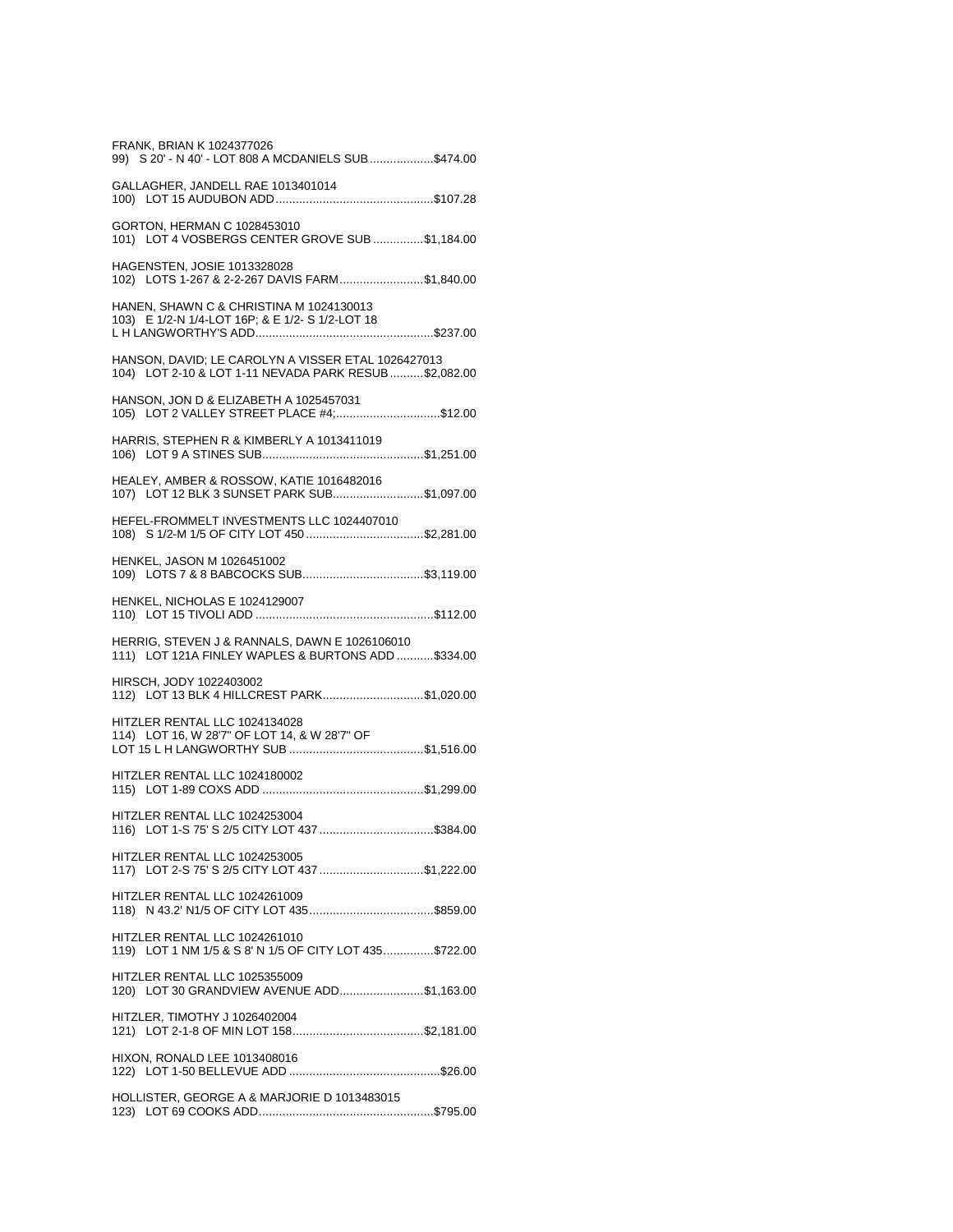| INVICTUS MANAGEMENT LLC 1022306009                                                                                                               |
|--------------------------------------------------------------------------------------------------------------------------------------------------|
| INVICTUS MANAGEMENT LLC 1026227016<br>125) LOT 6-23 MT PLEASANT ADD \$1,240.00                                                                   |
| JACOBSON, FRANCIS R 1022152002<br>126) LOT 2-1-2-1 STECHER PLACE \$1,418.00                                                                      |
| JB PROPER-T LLC 1020479019<br>127) BAL LOT 2-1-1 BLK 1 NORTHRANGE INDUSTRIAL PARK;<br>LOT 2 NAUMAN PLACE; PT LOT 1-2 SE 1/4 OF SE 1/4            |
| JOHLL, SANDRA J 1013134003                                                                                                                       |
| JOHNSON, KEITH W & MARLENE J 1014453012                                                                                                          |
| KAISER, KENNETH D REVOCABLE TRUST 1107151001                                                                                                     |
| KAISER, KENNETH D REVOCABLE TRUST 1107151005                                                                                                     |
| KANE, KERIANN L & KEVIN E & LESLIE A 1026332017                                                                                                  |
| KARAVERGOS, IOANNIS 1024278008<br>133) N 29'2" - LOT 156 EAST DUBUQUE ADD\$1,086.00                                                              |
| KIRKENDALL, ALEXANDER T 1024109003                                                                                                               |
| KIZER, RICHARD A & SHARI L 1015482011<br>135) LOT 1 BLK 2 SCENIC VIEW HEIGHTS #3\$115.74                                                         |
| KLEIN REAL ESTATE HOLDINGS LLC 1027303014<br>137) LOT 1 MULGREW PFAB PLACE #2 \$2,388.00                                                         |
| KLEIN, LISA K 1013133009                                                                                                                         |
| KOENEKE, JAMES R & HELEN L LIVING TRUST 1013208005<br>139) E 1/2 OF W 120' OF E 200' OF E 300' OF<br>LOT 1-4 OF NE 1/4 SEC 13 T89N-R2E\$3,259.00 |
| KOHNEN, JOHN J TRUST 3/26/07 1016279010                                                                                                          |
| KOHNEN, JOHN J TRUST 3/26/07 1016279011                                                                                                          |
| KOHNEN, JOHN J TRUST 3/26/07 1016279012                                                                                                          |
| KRAMER, DAVID J 1025104008                                                                                                                       |
| KRUSE, KEVIN G 1036177013<br>144) LOT 1-N 1/2-15 & LOT 1-16 ROSE HILL ADD\$35.00                                                                 |
| KUHL, RONALD J 1012179004<br>145) LOT 2-1 S 1/2 NE NW & LOT 1-2-3 N 1/2 SE NW                                                                    |
| KUNNERT, JAMES J & CORI M 1026101002                                                                                                             |
| L ROCKDALE INVESTMENTS LLC 1013330031<br>147) S 2/3 OF LOT 239 GLENDALE ADD #3 \$701.00                                                          |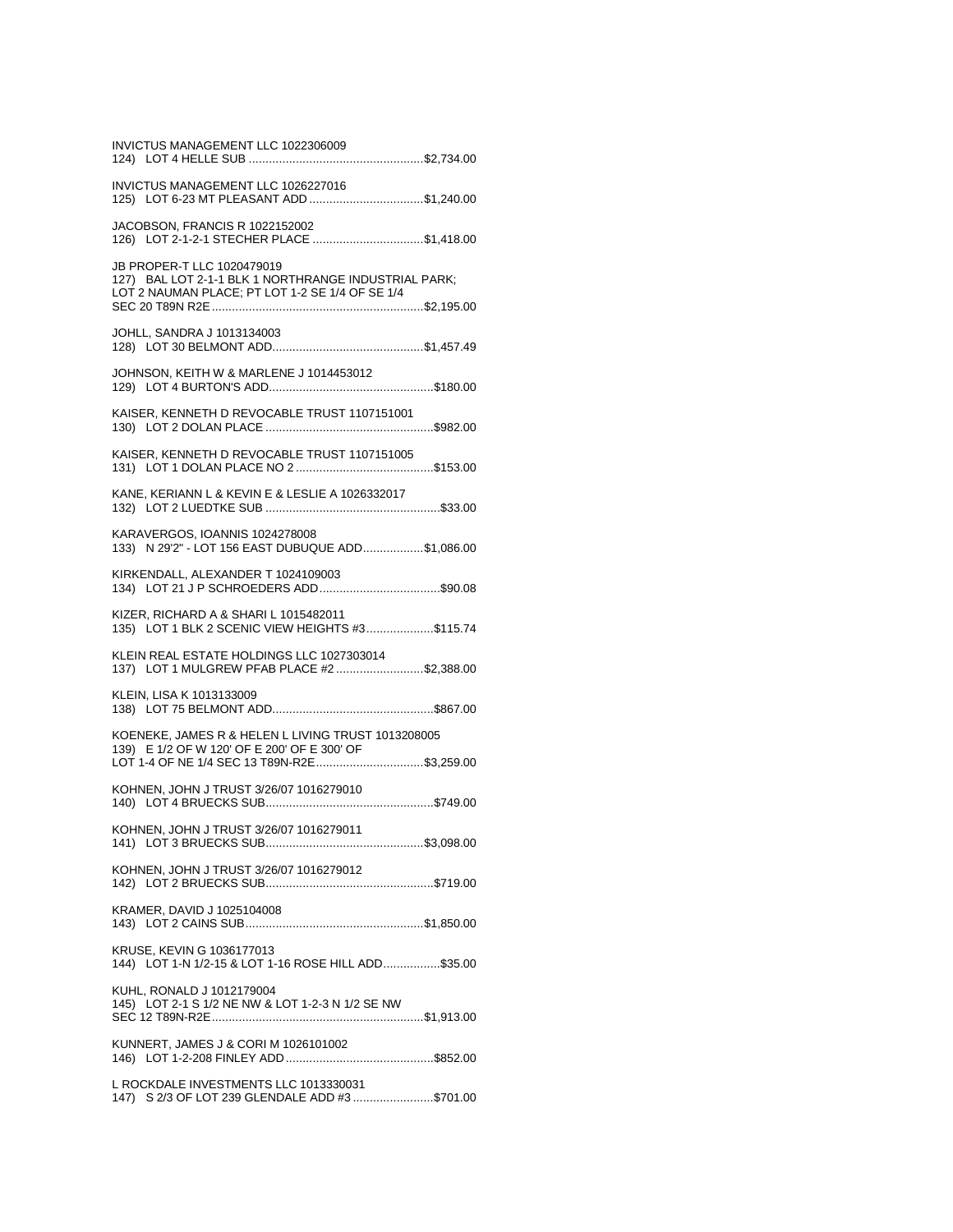| L ROCKDALE INVESTMENTS LLC 1024355006                                                                          |
|----------------------------------------------------------------------------------------------------------------|
| L ROCKDALE INVESTMENTS LLC 1025104013<br>150) LOT 1-1-1-3 OF CITY LOT 738 & LOT 2-1-1-3                        |
| L ROCKDALE INVESTMENTS LLC 1025134011<br>151) N 100' OF E 35' OF LOT 49 AND W 42' OF N 49' OF                  |
| LEON, GONZALO & MARTHA JARAMILLO RODRIQUEZ 1024213002<br>152) N 32'-W 1/2-LOT 44 L H LANGWORTHY'S ADD \$459.00 |
| LEPPERT, CHRISTOPHER S 1024203008<br>153) N 28' OF LOT 56 L H LANGWORTHYS ADD\$515.00                          |
| LESTER, PAUL J & CINDY M 1024213013<br>154) LOT 1 - E 1/2 LOT 42 & E 1/2 LOT 43                                |
| LEYTEM, REBECCA JO 1026254013<br>155) LOT 6 SUB 38 & 39 QUIGLEYS SUB\$798.00                                   |
| LYNCH, CECELIA A 1013434010                                                                                    |
| LYNCH, KENNETH J 1014204008<br>157) LOT 1-1-2-1-1 & LOT 2-E 243'-LOT 2 GILLESPIE SUB\$1,667.00                 |
| LYNCH, LAURIE A & MANGENO, PAULA L 1025136003                                                                  |
| MANDERS, ALBERT J & MARY A 1024179003                                                                          |
| MARBURGER, LUCAS T 1024259014                                                                                  |
| MC DONALD, RAYMOND P ETAL LE: MCDONALD, GLORIA J 1025105016<br>161) LOT 17 BRADSTREETS DUBUQUE\$2,278.00       |
| MCCLAIN, DIANE L 1024278015<br>162) LOT 1-152 EAST DUBUQUE ADD\$499.00                                         |
| MCCUE, REBECCA L 1026236008<br>163) LOT 2-A-11 & LOT 2-B-12 S.M. LANGWORTHY'S ADD\$1,944.00                    |
| MCDERMOTT, NICOLETTE C 1022305002<br>164) LOT 10 BLK 1 ASBURY SPRINGS SUB #2 \$149.00                          |
| MCQUILLEN PROPERTIES LLC 1025254020<br>165) E 77' OF LOT 2-2-1 OF CITY LOT 609\$130.00                         |
| MCQUILLEN PROPERTIES LLC 1025254045                                                                            |
| MCQUILLEN PROPERTIES LLC 1025254046<br>167) LOT 1 OF 1 OF CITY LOT 609\$1,524.00                               |
| MCVAY, JOHN E 1001376002<br>168) LOT 2-2 FOUNTAIN HILL RESUB \$123.00                                          |
| MEGGER, ALFONCE & ANNA F 1118151015<br>169) NE 1/2 OF LOT 579 HAM'S ADD \$693.00                               |
| MERKEL, DEONE C H 1012128005                                                                                   |
| MIKE WINGER PROPERTIES LLC 1024209001<br>171) N 27'-N 56'-LOT 54 L H LANGWORTHY'S ADD\$536.00                  |
| MIKE WINGER PROPERTIES LLC 1024209013<br>172) LOT 2-N 52 1/5'-LOT 85 L H LANGWORTHY'S ADD  \$504.00            |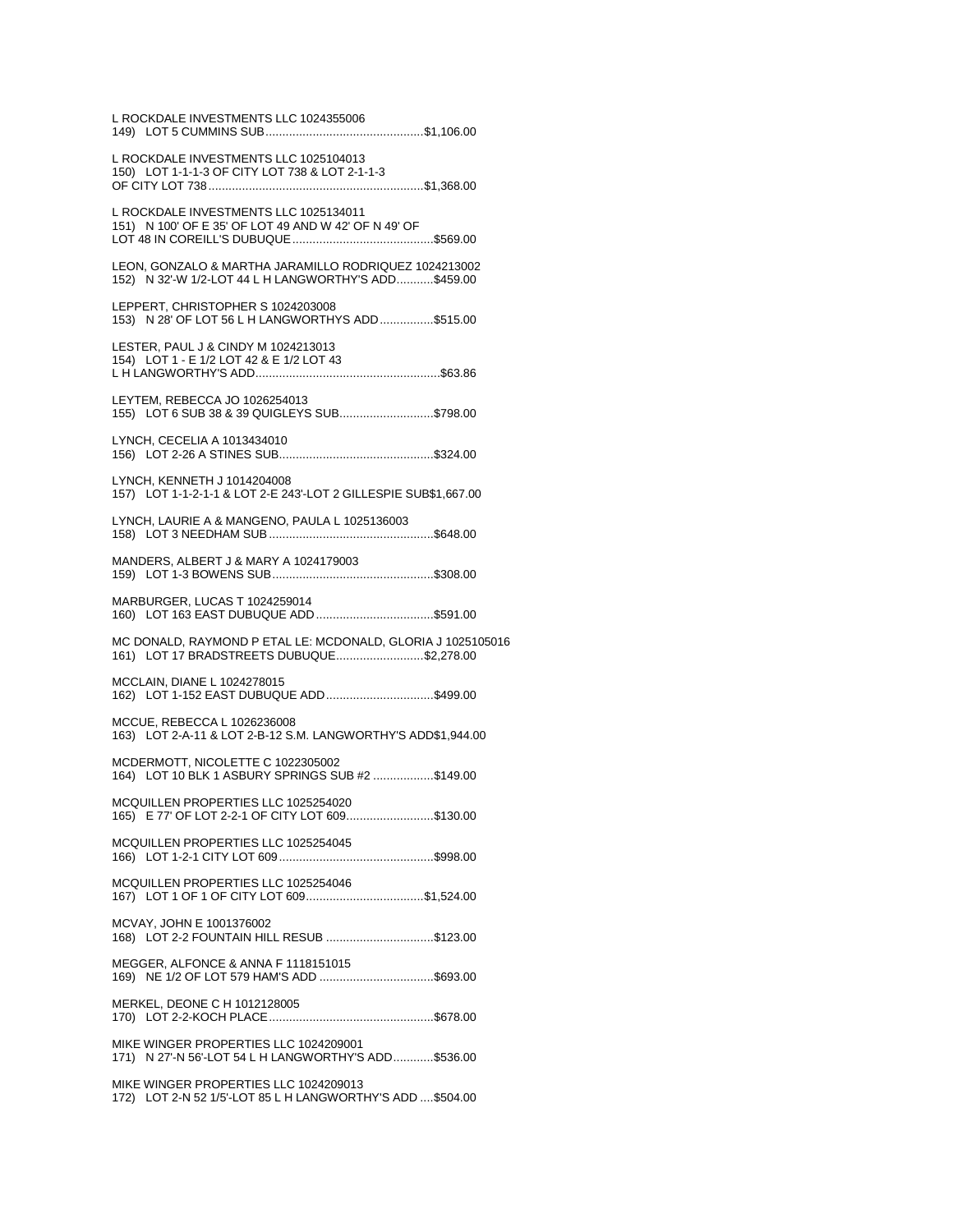| MIKE WINGER PROPERTIES LLC 1024216025<br>173) LOT 2-1-1-10, 4-9 & 1-1-5-9 ALL IN KNIEST'S SUB &<br>LOT 1 BURTON W BOYES PLACE #2\$1,514.00 |
|--------------------------------------------------------------------------------------------------------------------------------------------|
| MIKE WINGER PROPERTIES LLC 1024254011<br>174) LOT 2 OF S 1/5 OF CITY LOT 489\$630.00                                                       |
| MIKE WINGER PROPERTIES LLC 1024255006                                                                                                      |
| MILLER, BEVERLY R REVOCABLE LIVING TRUST 1027282030<br>176) LOT 1 STEGER HEIGHTS PLAT 2 \$2,273.00                                         |
| MILLER, BEVERLY R REVOCABLE LIVING TRUST 1027404002<br>177) LOT 2 STEGER HEIGHTS PLAT 2 \$3,344.00                                         |
| MILLER, BEVERLY R REVOCABLE LIVING TRUST 1027426009<br>178) LOT 4 STEGER HEIGHTS PLAT 2 \$1,105.00                                         |
| MILLER, BEVERLY R REVOCABLE LIVING TRUST 1027426010<br>179) LOT 3 STEGER HEIGHTS PLAT 2 \$1,630.00                                         |
| MILLER, FREDERICK K 1013378004<br>180) N 37 1/2' LOT 5 FRANK FOSSELMANN'S \$607.00                                                         |
| MILLMAN, RANDY WILLIAM & DAWN MARIE 1013480021<br>181) NW 42' LOT 17 & NW 42' LOT 3-18 DREIBELBIS ADD \$66.76                              |
| MOORE, NANCY JO 1024377004                                                                                                                 |
| MOREHOUSE, JANE C 1131151006<br>183) LOT 2-1-1-1-1-1-1-5 LINHEIN SUB &                                                                     |
| MORRIS, CORRINE E 1024129003                                                                                                               |
| MORROW, CHARLES H & WANDA RYAN 1501226001<br>185) PT LOT 1 OF SUB 1-20, 1-21, 1-22, 1-23, 1-24 &                                           |
| MULROONEY, EDWARD A & PATRICIA H 1015155003<br>186) LOT 11 OF REPLAT BLK 8 ARBOR OAKS\$3,018.00                                            |
| NADERMANN, PAT & BRIGGS, WENDY KAY 1024209006<br>187) N 63'-LOT 51 L H LANGWORTHY'S ADD\$1,578.00                                          |
| NELSON, R KENNETH & LORI A 1024180030                                                                                                      |
| NORDENSON, CRAIG D DECLARATION OF TRUST 1015302002                                                                                         |
| OLSON, STEVEN D 1013384004<br>190) N 56 1/2'-W 1/2-LOT 23A L H LANGWORHTY'S ADD\$202.83                                                    |
| OTTING, TERA J 1118302007<br>191) NE 1/2-LOT 95 MC CRANEY'S 1ST ADD \$862.00                                                               |
| PASS, JOSEPH W 1013256003                                                                                                                  |
| PATEL, MEGAN M 1036157025                                                                                                                  |
| PAUL, JACOB R 1024340003                                                                                                                   |
| PK RENTAL HOLDINGS LLC 1024155031                                                                                                          |
| PK RENTAL HOLDINGS LLC 1024155032                                                                                                          |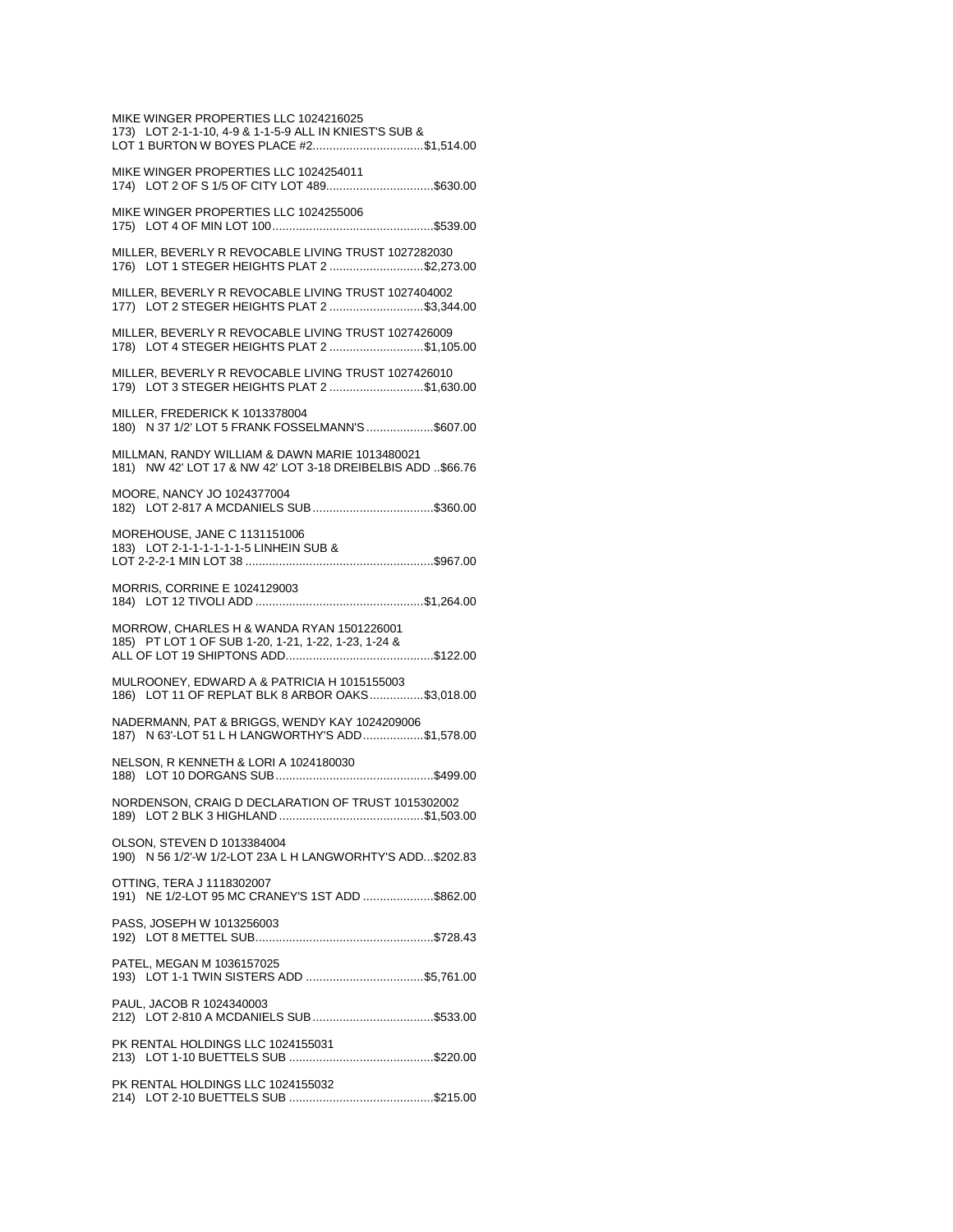| PK RENTAL HOLDINGS LLC 1024155039                                                                             |
|---------------------------------------------------------------------------------------------------------------|
| PK RENTAL HOLDINGS LLC 1024155041                                                                             |
| PK RENTAL HOLDINGS LLC 1024155042                                                                             |
| POST, WILLIAM F 1024104016<br>218) LOTS 144 & 2-2-2-150 MECHANICS ADD\$13.00                                  |
| POTTEBAUM, RICKY L 1024256004                                                                                 |
| RAILSBACK, DREW L & WEBB, EMILY MAE 1024110004<br>221) LOT 2-1-1-9 J P SCHROEDER ADD\$44.00                   |
| RAMIREZ, EMILIANO 1013453011                                                                                  |
| RASMUSSEN, STEVEN L & JAIMIE LYNN 1023276014<br>223) UND 1/3 INT OF E 1/2 OF LOT 14 SOUTH VIEW HEIGHTS\$48.00 |
| RAVE, KAYLA M 1020402003<br>225) LOT 3 BLK 4 SUNNYSLOPE ESTATES\$2,125.00                                     |
| REAVIS, JASON 1027103001<br>229) LOT 2-1-1-1 W 1/2 OF NW NW SEC 27-89-2E                                      |
| RED OWL INVESTMENTS LLC 1024179005                                                                            |
| REEG, KATHLEEN R LIVING TRUST 1015104008<br>232) LOT 9 BLK 1 SCENIC HEIGHTS\$1,354.00                         |
| REILLY, ROBERT D & ANDREA C 1014255004<br>233) LOT 1 GREEN ACRES SUB # 2 \$1,006.28                           |
| REINERT, MICHAEL J 1014330023<br>234) LOT 2-2-2-2-1 MINERAL LOT 349 \$1,093.00                                |
| RICH CONLON LLC 1118251008<br>235) LOT 2 MCGRAW-HILL KEY CITY PLATING REPLAT\$10,542.00                       |
| RICH CONLON LLC 1118251017<br>236) LOT 2A MCGRAW-HILL KEY CITY PLATING REPLAT \$120.00                        |
| RIVER CITY PROPERTY MANAGEMENT LLC 1025176025                                                                 |
| SAEUGLING, JULIE M 1026229006<br>238) S 45' LOT 4 MARSHS DUBUQUE NO 2\$907.00                                 |
| SANDERS PROPERTIES LLC 1022304005<br>239) LOT 11 ASBURY SPRINGS SUB #3\$2,571.00                              |
| SANDERS PROPERTIES LLC 1022304006<br>240) LOT 10 ASBURY SPRINGS SUB #3\$2,584.00                              |
| SAUL, CARLY L 1013334001<br>241) LOT 2 EDWARD ESLINGER PLACE \$317.00                                         |
| SAUNDERS, CURT D 1013180007<br>242) LOT 135 BURDEN-LAWTHER ADD\$1,093.00                                      |
| SCHAAR-HARP, ROBERTA 1013454030                                                                               |
| SCHAAR-HARP, ROBERTA 1013454031                                                                               |
| SCHADLER, MICHAEL T 1024180036                                                                                |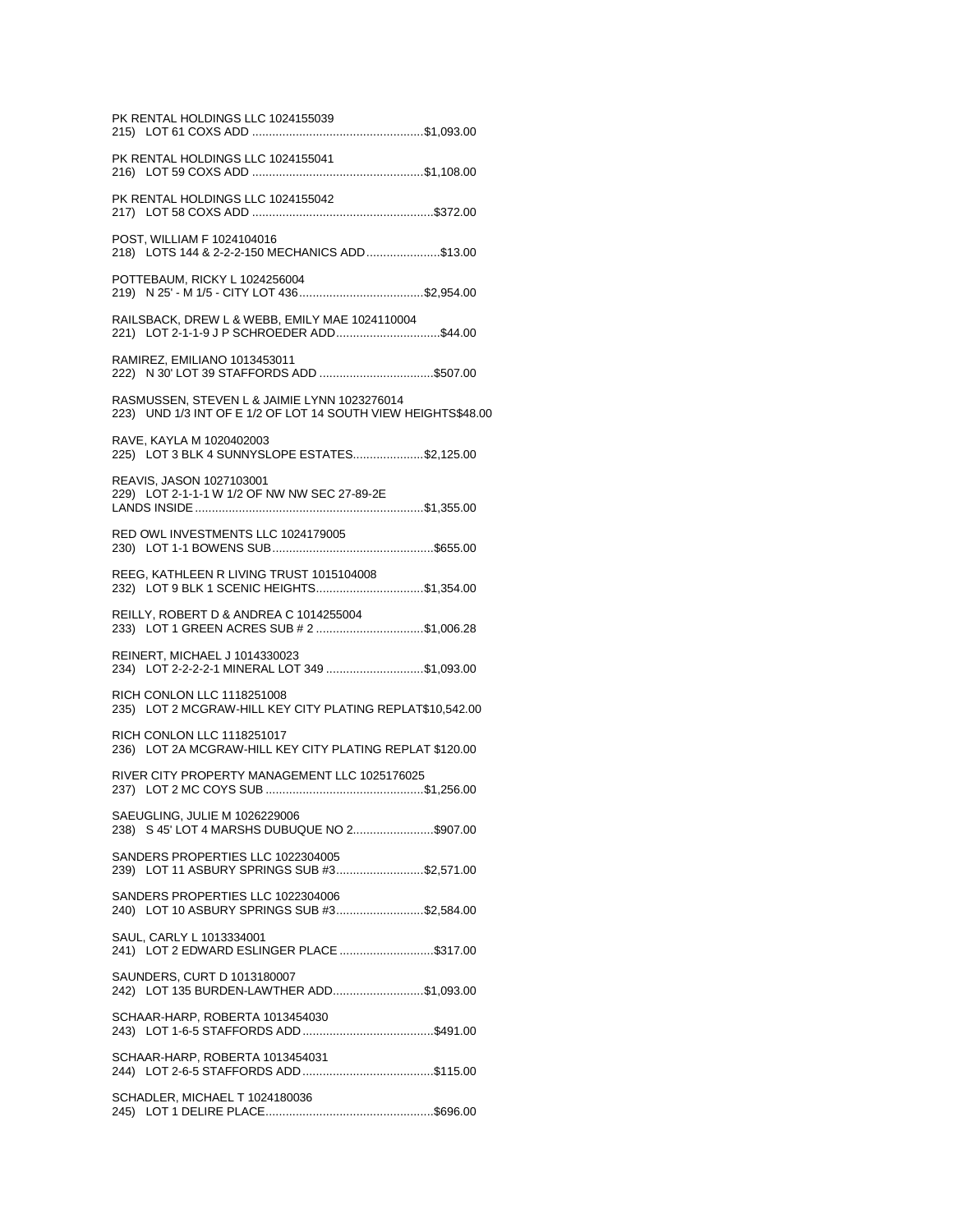| SCHARFF HOLDINGS LLC 1013453027<br>246) LOT 3 & S 39'7" LOT 4 WINDSOR AVE SUB\$952.00                         |  |
|---------------------------------------------------------------------------------------------------------------|--|
| SCHARFF HOLDINGS LLC 1013453028<br>247) LOT 2-1 & 2-2 WINDSOR AVE SUB \$613.00                                |  |
| SCHMELZER, STACY WYNNE 1118310018<br>248) SW 1/2 OF LOT 11 JUNGK'S DUBUQUE \$45.12                            |  |
| SCHMERBACH, KENNETH F JR TRUST 1024155036<br>249) LOT 64 & E 24' OF S 100' OF LOT 65 COXS ADD\$673.00         |  |
| SCHMITZ, CHARLES 1014228012                                                                                   |  |
| SCHUMACHER, KAYCI L & JOEY L 1024208018<br>251) N 38'6"-E 1/2-LOT 38 L H LANGWORTHY'S ADD\$96.55              |  |
| SCOTT, EMILY E 1026151024<br>252) NW 145'-2-1-1-2-152 FINLEY WAPLES & BURTONS ADD\$172.00                     |  |
| SEAMUS & LENA LLC 1034452021                                                                                  |  |
| SHEMPERT, JOHN C & LAUNA 1013376004<br>254) LOT 1-2-237 DAVIS FARM ADD \$1,340.38                             |  |
| SIEGERT, BIRGIT 1013139008<br>255) LOT 99 BURDEN-LAWTHER ADD\$704.00                                          |  |
| SOPINA, PERRY D LIVING TRUST 1024416006<br>256) W 33' OF N 1/5 OF CITY LOT 460 \$624.00                       |  |
| SPRAGUE, NICOLE A 1014433015<br>258) LOT 2-2-2 YOUNG PRIMROSE PLACE\$1,132.00                                 |  |
| STEVENS, MARK J 1015379012                                                                                    |  |
| THILL, A SUZANNE LE 0923400004<br>261) LOT 2-1, 2, SW 1/4 OF SE1/4 OF                                         |  |
| TURNER, CLAUDE D & MICHAELANNE M 1022108011<br>263) LOT 2-2-2-1-1-1-1-1-1-2-3-1 & LOT 1-2-2-2-1-1-1-1-1-2-3-1 |  |
| ULHAQ, IRFAN 1024257002                                                                                       |  |
| ULHAQ, IRFAN & KWON, MIYEON 1024435010<br>265) N 25' - LOT 60 EAST DUBUQUE ADD\$1,390.55                      |  |
| UNDERWOOD, ADAM T 1027226016                                                                                  |  |
| UNDERWOOD, ADAM T 1027226017                                                                                  |  |
| UNDERWOOD, MARCIA C 1027208031<br>268) LOT 493 & S 5' OF LOT 494 LENOX ADD \$1,155.00                         |  |
| URBAIN, WILLIAM A & JACQUELINE F 1020251016<br>269) LOT 11 BLK 13 SUNNYSLOPE ESTATES\$1,922.00                |  |
| URELL, ROBERT F TRUST UNDER AGREEMENT DATED 7/2/03 1036277019                                                 |  |
| VOGT, EMIL F & DELAINE A 1013307023<br>271) LOT 253 & N 1/2 OF LOT 252 DAVIS FARM\$63.00                      |  |
| VONDAL, KELLEY M 1025360011                                                                                   |  |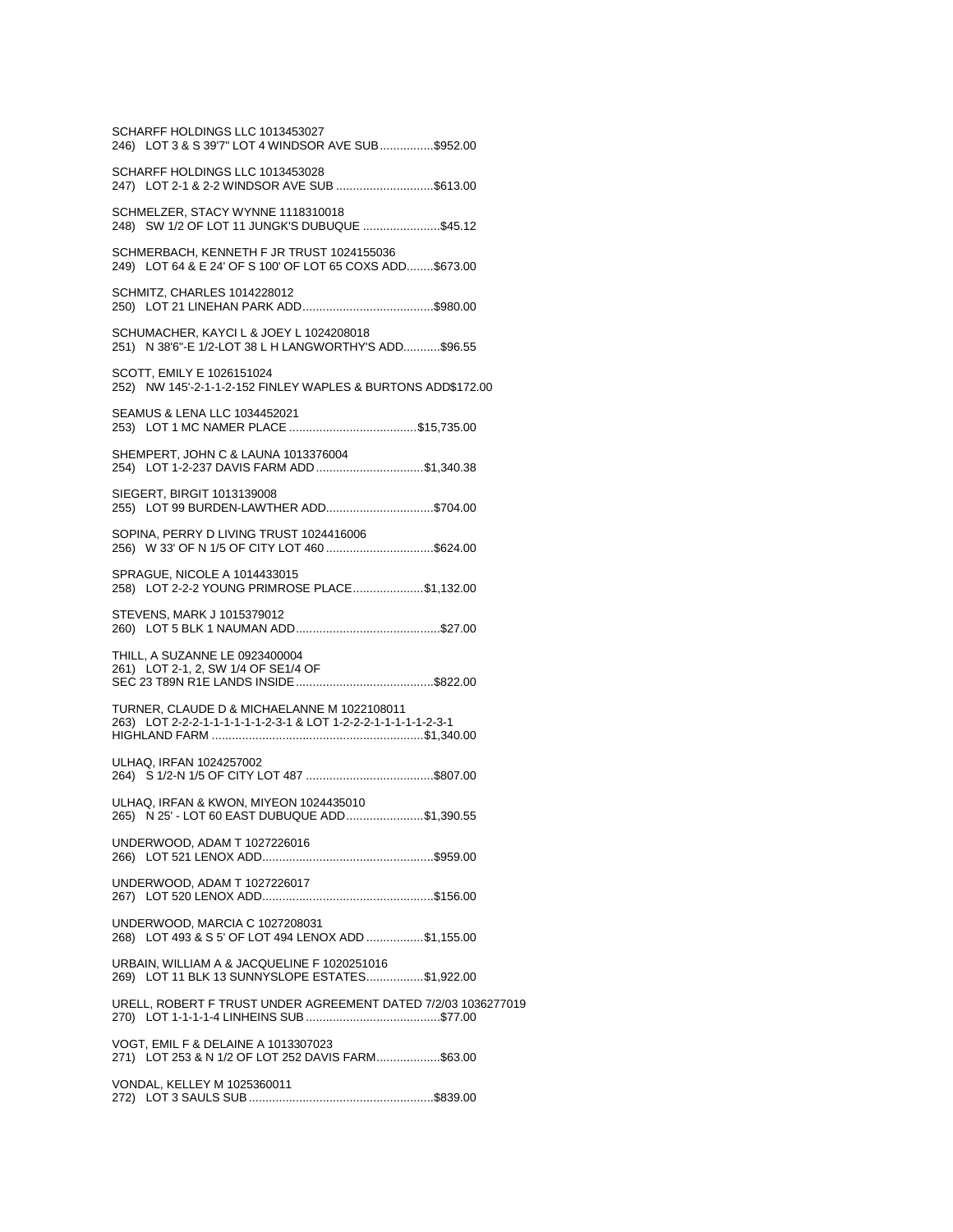| VOSHELL, JASON C 1023408019<br>273) LOT 46 VOELKER-HIGHLANDS\$2,201.00                                                       |
|------------------------------------------------------------------------------------------------------------------------------|
| WALLACE, GRETA 1023209016<br>274) LOT 21, 22, 23 SOUTH VIEW HEIGHTS ADD;                                                     |
| WALLIS, J ALLEN III & AUDREY M 1036351010<br>275) LOT 2-2 BLK 5 INDIAN HILLS\$10,869.00                                      |
| WALLIS, J ALLEN III & AUDREY M 1036351012                                                                                    |
| WALTON, MICHAEL JAMES ETAL 1024282005<br>277) LOT 1-1-113 EAST DUBUQUE ADD\$501.00                                           |
| WEILAND, APRIL M 1016480015<br>278) LOT 10 BLK 6 SUNSET PARK SUB\$1,346.00                                                   |
| WESTHOFF, CAROL A 1026227022<br>279) W 2/3 & E1/3 OF LOT 3 & LOT 2-6 LAWRENCE DUBUQUE\$1,775.00                              |
| WHALEN, DR JOHN E 1024134001                                                                                                 |
| WHALEN, JOHN EMMETT & NORBY- WHALEN, CHERYL J 1024382007<br>281) LOT 825 & S 20' LOT 826 A MC DANIELS SUB \$4,400.00         |
| WIEGAND, SHIRLEY A 1014377001                                                                                                |
| WIEGAND, SHIRLEY A 1014377002                                                                                                |
| WILLIAMS, KRISTINA & KELTON 1024209014<br>284) LOT 1-86 & S 11.8' LOT 85 L H LANGWORTHYS ADD \$320.00                        |
| WINGER, MICHAEL J 1024209012<br>286) LOT 1-N 52 1/5'-LOT 85 L H LANGWORTHY'S ADD  \$686.00                                   |
| WOODWARD, JACQUELINE C 1024128009                                                                                            |
| WQK LLC 1026234023<br>288) SUITE 2200 @ DELHI MED CNTR LOCATED ON<br>LOTS 13,14,15 & 2A OF FINLEY HOME ADDITION  \$10,294.00 |
| ZEROMSKI, CYNTHIA A 1012379001                                                                                               |
| ZEROMSKI, CYNTHIA A 1012379002                                                                                               |
| ZODIAC PROPERTIES LLC 1024354012                                                                                             |
| ZODIAC PROPERTIES LLC 1025176015<br>295) N 47' LOT 20 DEMING & HORRS SUB\$1,285.00                                           |
| ZODIAC PROPERTIES LLC 1027279027                                                                                             |
|                                                                                                                              |

# **DYEWD - DYERSVILLE CITY-WEST DBQ**

KERTELS, CHRISTIE L & JOHN A 0731277002 298) S 52' OF LOT 54 & S 4' N 63' LOT 54 DYERSVILLE.....\$607.00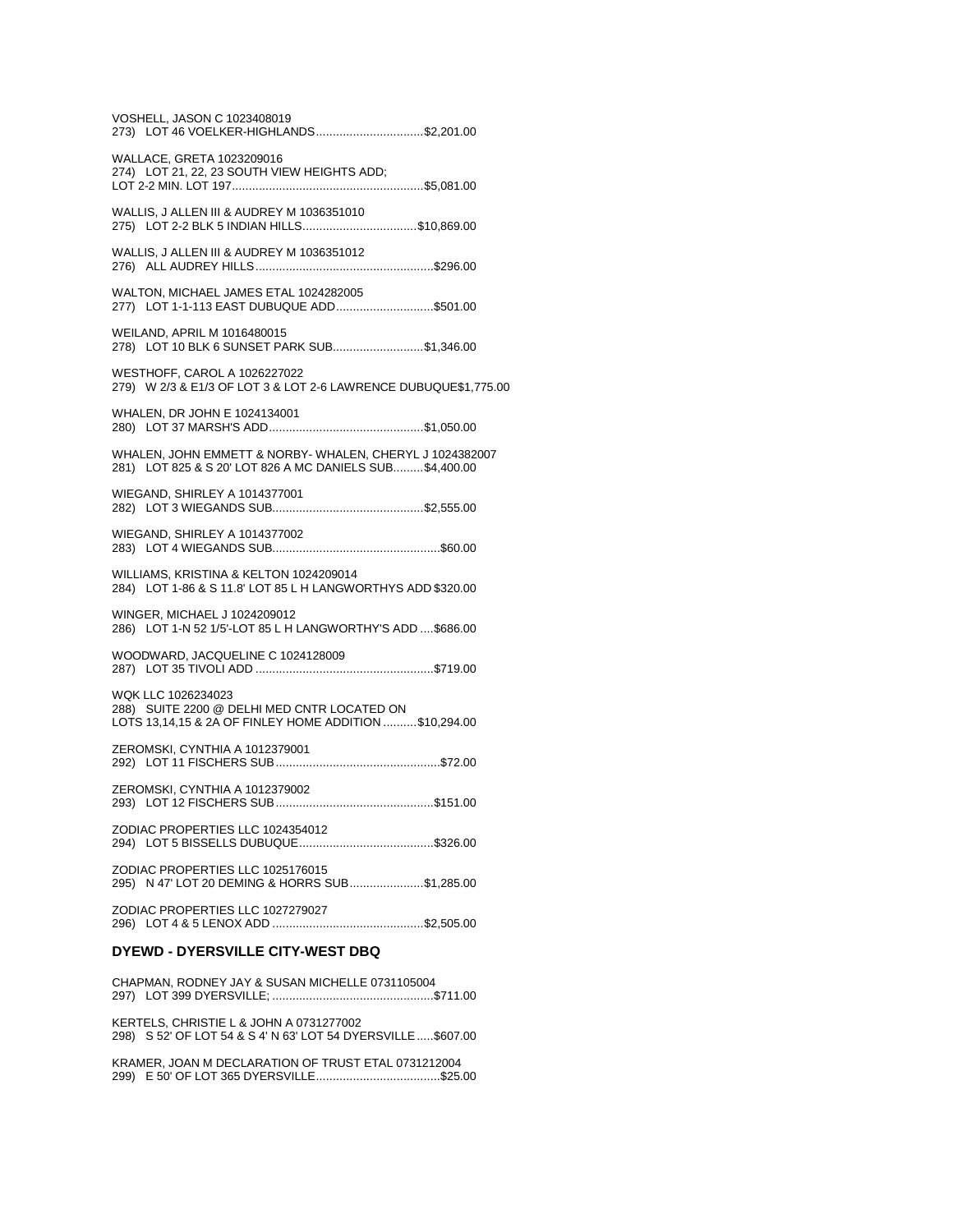| <b>EDWIND, EDWORTH CITY, WESTERN DRO</b>                                            |
|-------------------------------------------------------------------------------------|
| WQK LLC 0731207011<br>310) LOT 1 SUB W 52' LOT 1-430 DYERSVILLE;\$1,138.00          |
| WIESE, JASON P & JOAN M 0729276010<br>309) LOT 3-2-5 VALLEYOAKS SUB;\$3,181.00      |
| VILLAGRANA, LAURA E 0731427005<br>308) LOT 23 HILLSIDE CENTER ADD; \$1,159.00       |
| TAUKE, DANIEL & SUSAN M 0731353015                                                  |
| SIMON, LUANN M 0731262002                                                           |
| PRIER, STEVEN & SHARON 0731208002<br>305) LOT 320 & VAC PART OF STREETS ABTG        |
| PRIER, ADAM J 0731332008<br>304) LOT 13-1-1 BLOCK 4 SCENIC HEIGHTS SUB;  \$1,591.00 |
| POWERS, KEVIN L 0730326001<br>303) LOT 3 BLOCK 6 WEST LINDEN ADD; \$916.00          |
| MESCHER, JUDY K 0730405012<br>302) E 1/4 LOT 4-5 & E 1/4 LOT 4A-5 & W 15' LOT 5-5 & |
| LOEFFELHOLZ, BENJAMIN J & ELIZABETH A 1205426004                                    |
| LNP RENTALS LLC 0731137007                                                          |

#### **EPWWD - EPWORTH CITY-WESTERN DBQ**

| HOFFMANN, GARY & RICE, LORI 1310430012                                             |  |
|------------------------------------------------------------------------------------|--|
| MILLER, MARVIN H & MILDRED E 1311334021<br>312) S 1/2 VAC ALLEY ABTG LOTS 46, 47 & |  |
| REMAKEL, CHAD M 1311452010<br>313) LOT 7 5-M ESTATES SUB PHASE VI;\$2,963.00       |  |

#### **FARWD - FARLEY CITY - WESTERN DBQ**

| JABC PROPERTIES LLC 1307455006<br>316) LOT 352, S 42' LOTS 353 & 354 FARLEY JUNCTION; \$5,693.00 |
|--------------------------------------------------------------------------------------------------|
| SPECHT. STEVE & TAMMY J 1307333006<br>318) S 1/2 LOTS 28 & 29 EAST FARLEY\$348.95                |
| SUMMERS, CARL W 1307328004<br>319) LOT 4 & E 10.5' LOT 5 EAST FARLEY; \$764.00                   |
| URBAIN, BERNARD & MARY TRUST 1307376003                                                          |

| 320) LOT 1-7 & 2-7 BLOCK 56 FARLEY; & |  |
|---------------------------------------|--|
|                                       |  |

# **HOLWD - HOLY CROSS CITY-WEST DBQ**

| BOFFELI, DOMINIC & LIANA 0420108001        |  |
|--------------------------------------------|--|
| 321) LOT 1-1-1-1-1-1 LORETTA PLACE;\$93.00 |  |

NOONAN, DAVID F & DEANNA L 0420102006 

## UNGS, WYATT J 0420106009

323) LOT 1-2-1-1-1-1-1-2-1 NW; LOT 2-1-1-2-1 NW; LOT 1-2-1-1-1-1-2-1 NW;<br>LOT 2-1-1-1-2-1 NW - SEC 20 T90N R1W ............................\$834.00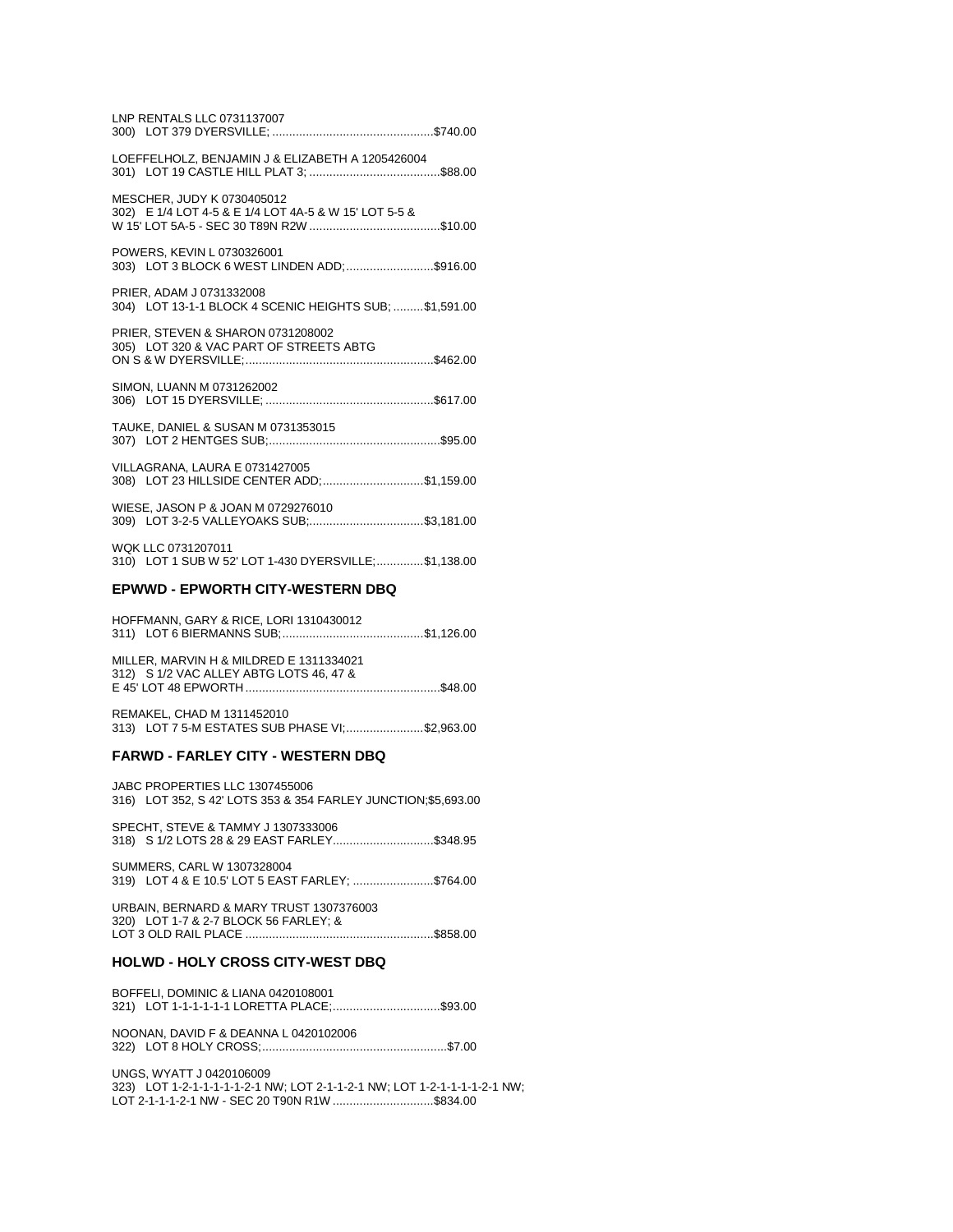#### **IOWWD - IOWA TWP-WEST DBO-FPWORTH**

HAMMERAND, JEFFREY J & TAMMY L 0810300002 324) S 1/2 NW SW; NE NW SW - SEC 10 T89N R1W;....... \$1,085.00

HAMMERAND, JEFFREY J & TAMMY L 0810300003 

HAMMERAND, JEFFREY J & TAMMY L 0810400001 326) NW SE EXC E 30' N 655' - SEC 10 T89N R1W; ............ \$266.00

#### JEFDC - JEFFERSON TWP-DBQ COMM-SHERRILL FIRE

PETERSON, BARBARA A ETAL 0536476001 335) LOT 2-3 SE - SEC 36 T90N R1E;..............................\$1,457.00

WOLF, DAWN M & KEVIN JOHN 0130427015 336) LOT 5, 6, 7, 8, 9 & 10 WAUPETON RESORT SUB; ...... \$384.00

#### **LUXWD - LUXEMBURG CITY - WEST DBQ**

NUEHRING, KYLE 0315351011 

#### MOSDC - MOSALEM-DBQ COMM-KEY WEST FIRE

BEVERSDORE PAUL G FTAL 1614379003 338) LOT 2-2-1-2-1-1-1-1-1-1 WOMBACHER'S PL, VALENTINE; LOT 2-2-1-1-2 N 1/2 NW - SEC 23 T88N R3E; ........................\$316.00

BEVERSDORF, PAUL G ETAL 1614379004 339) LOT 1-2-2-1-1-1-1-1-1 WOMBACHER'S PL, VALENTINE; LOT 2-1-2-1-1-2 N 1/2 NW - SEC 23 T88N R3E; .....................\$115.00

BEVERSDORF, PAUL G ETAL 1623128004 340) LOT 2-2-2-1-1-1-1-1-1 WOMBACHER'S PL, VALENTINE; LOT 1-1-2-1-1-2 N 1/2 NW - SEC 23 T88N R3E;....................\$115.00

GINTER, JACOB & MARGARET M HOFFMAN LE 1623202006 

GOLDSTEIN, PAUL D & SHERRI L 1615401005 342) LOT 2-2-1-1-2 SE; LOT 2-3 SE - SEC 15 T88N R3E; .\$1,792.00

**HEMING, DANIEL J 1614380001** 343) LOT 1-2-1-1-1-1-2-2-6 GOV LOTS 1 & 2-

HEMING, DANIEL J 1614380002 344) NW PT LOT 2-1-1-1-1-1-1-1-1 VALENTINE A 

**HEMING. DANIEL J 1614380003** 345) LOT 2-1-1-1 & SE PT LOT 2-1-1-1-1-1-1-1-1-1 

HEMING. RICHARD W & SUZAN K 1614304002 346) NWLY 100' OF SELY 183' OF NWLY' 253' OF LOT 2-1-2-1 OF GOV LOTS 1 & 2 - SEC 14 T88N R3E ..............................\$697.00

HEMING, RICHARD W & SUZAN K 1614304005 347) LOT 1 PFEIFFER PLACE, J.C.; ................................\$1,172.00

HEMING, RICHARD W & SUZAN K 1614304007 348) S 50' LOT 2-2-1 GOV LOT 1 & 2 - SEC 14 T88N R3E...\$919.00

HEMING, RICHARD W & SUZAN K 1614376003 349) LOTS 2-2-1-1-2-2-6 & SE'LY 5' LOT 1-2-1-1-2-2-6 GOV LOTS 

LOMBARDI, KENT V 1627277004 350) LOT 1-2-1-1 SE NE - SEC 27 T88N R3E;......................\$940.00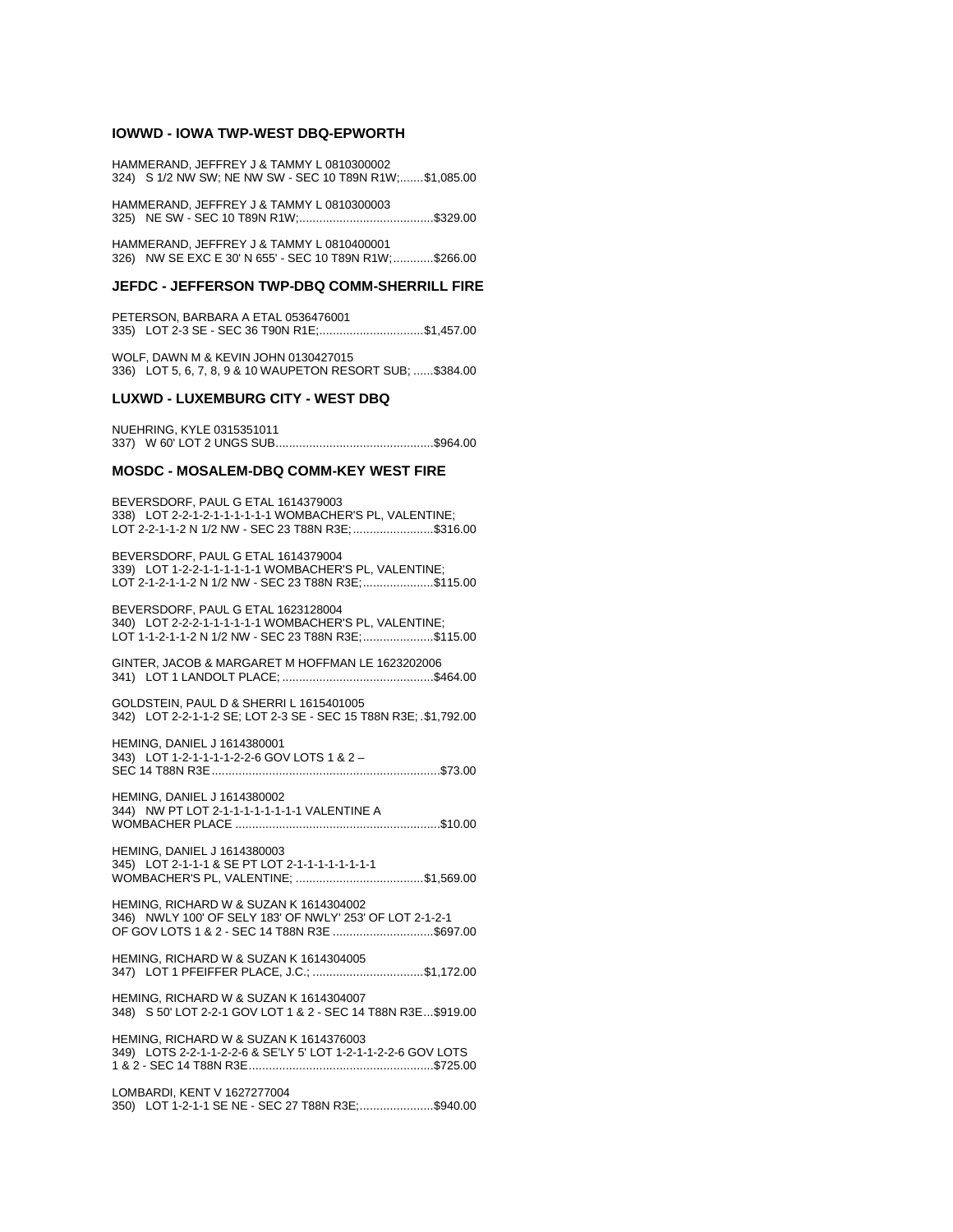SAMUEL. STANLEY G 1635326002 351) LOT 1 NE SW - SEC 35 T88N R3E; ............................\$3.263.00

SCHLESIER, DONA MAY DECLARATION OF TRUST 1626400012 352) LOT 1-1-2 SE - SEC 26 T88N R3E;............................\$1,698.00

VIZE, RICHARD J & GLENDA S & BRIAN M 1618277003 353) LOT 21 BLOCK 1 SOUTHERN HILLS SUB II: ............ \$2,799.00

#### **NEWWD - NEW VIENNA CITY-WEST DBQ**

ENDER, ROBERT C II & JAMIE J 0705303008 354) W 1/3 LOT 37 & W 1/3 LOT 38 NEW VIENNA...............\$937.00

KASS, CURT J 0706436004 355) LOT 17 NEW VIENNA A.K.A NEW WIEN;.................\$1,151.00

KAUDER, AMANDA 0706432006 356) E 73' LOT 112 & E 73' LOT 113 & E 73' S 2" 8" 

STEFFEN, ARDELLA 0706430012 357) LOT 1-1-2-1 SW NE NE SE - SEC 06 T89N R2W; ........ \$578.00

## NWWWD - NEW WINE TWP-WESTERN DBQ-DYERSVILLE

HERBERS, RICHARD J 0726400009 

#### NWWWN - NEW WINE TWP-WESTERN DBQ-NEW VIENNA

KELCHEN, BRUCE A & FRIEDMANN, MARCIA G 0703300002 359) LOT 1-1 N 1/2 SW - SEC 03 T89N R2W; ......................\$837.00

#### **PRAWD - PRAIRIE CREEK TWP-WD-BERNARD FIRE**

MCANDREW, LUCILLE 2001400002 360) PART NW SE S & E OF HIGHWAY - SEC 01 T87N R1E; \$112.00

MCANDREW, LUCILLE 2001400003 361) PT LOT 1-3 NE SE; LOT 2-3 NE SE - SEC 01 T87N R1E; \$333.00

MCANDREW, LUCILLE 2001400008 

TURNIS FARMS COMPANY 2017400006 363) LOT 2 SE SE - SEC 17 T87N R1E; .................................\$20.00

VORWALD, DAVID J 2036476002 

## PURDC - PERU TWP-DBQ COMM SCH-SHERRILL FIRE

| KAVARS, CHRISTOPHER L & CATHERINE D 0615277007                                                              |
|-------------------------------------------------------------------------------------------------------------|
| KAVARS, CHRISTOPHER L & CATHERINE D 0615277011                                                              |
| LAHEY, MICHAEL J & CAROLYN M & LAHEY 0616177001<br>368) LOT 1-1-1-1-1 SE NW - SEC 16 T90N R2E;\$190.00      |
| LAHEY, MICHAEL J & CAROLYN M & LAHEY 0616200004<br>369) LOT 3 SW NE LOT 2 SW NE - SEC 16 T90N R2E: \$631.00 |
| LAHEY, MICHAEL J & CAROLYN M & LAHEY 0616400001                                                             |
| LAHEY, MICHAEL J & CAROLYN M & LAHEY 0621100002                                                             |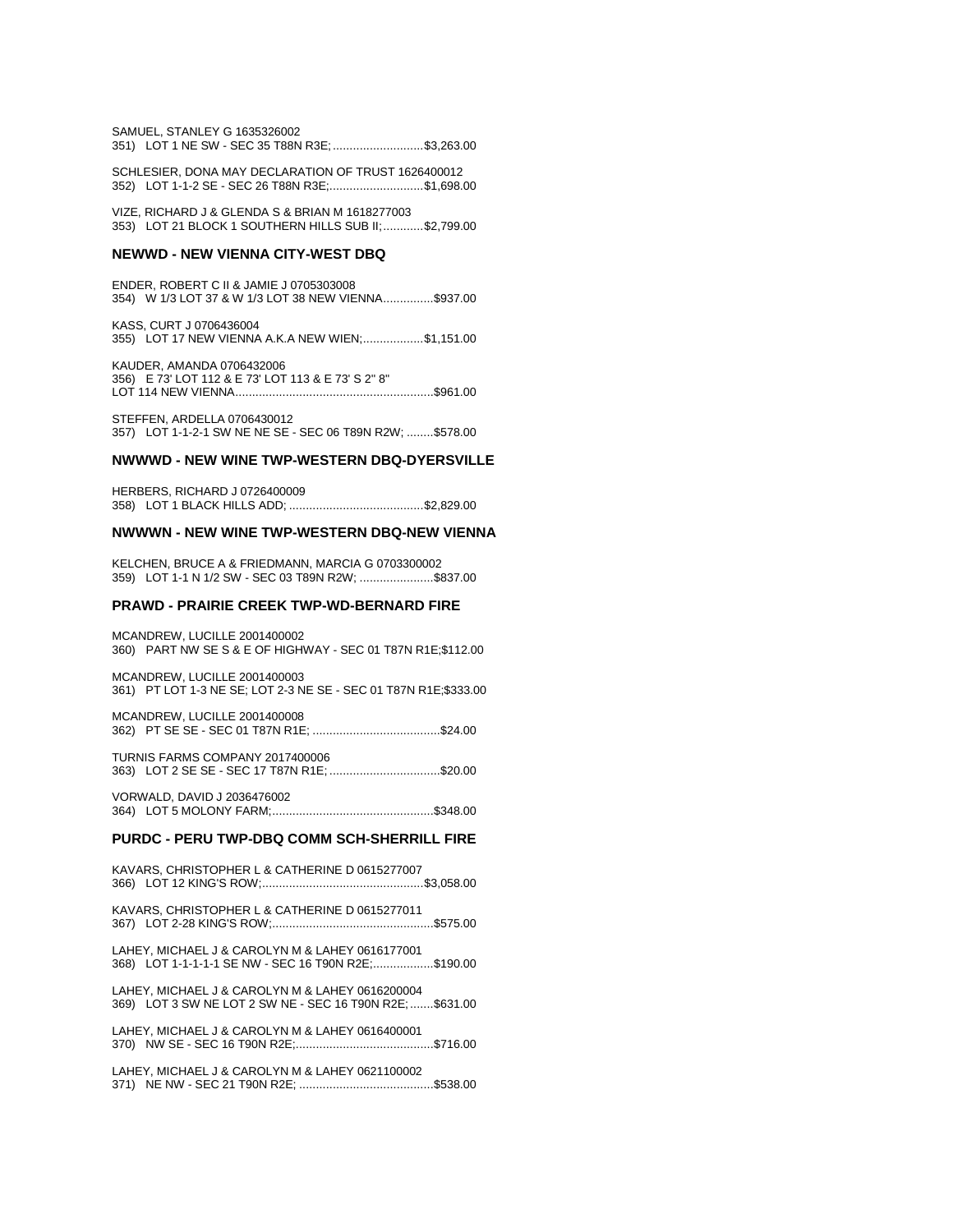LAHEY, MICHAEL J & CAROLYN M & LAHEY, JAMES & PHYLLIS LIFE ESTATE 0616300004 372) LOT 1-2 NE SW LOT 2-1 NE SW - SEC 16 T90N R2E;......\$483.00

#### TBLDC - TABLE MOUND TWP-DBQ COMM-KEY WEST FIRE

| BRADLEY, JOSEPH M & JULIE A 1536126003<br>373) LOT 2 BRADLEY 3RD SUB, RICHARD;\$567.00   |
|------------------------------------------------------------------------------------------|
| BRADLEY, JOSEPH M & JULIE A 1536176006<br>374) LOT 3 BRADLEY 2ND SUB, RICHARD;\$2,691.00 |
| KELLER MIDDLEMAN, DENISE MARIE 1504352026<br>375) LOT 2 & 3 NOESEN SUB, PAUL;\$2,014.00  |
| LAWLER, COREY J & JUDY C 1524302002                                                      |
| LENZ, DALE M 1513452005<br>377) LOT 2-1 & 2-2-2-1-1 WELSH'S SUB NO. 3;  \$1,203.00       |
| QUADE, MARK W ETAL 1518300001<br>378) N 16.00 AC NW SW - SEC 18 T88N R2E;\$217.00        |
| QUADE, MARK W ETAL 1518300002<br>379) S 15.80 AC NW SW - SEC 18 T88N R2E; \$89.00        |
| QUADE, MARK W ETAL 1518300003                                                            |
| QUADE, MARK W ETAL 1518300006                                                            |
| QUADE, MARK W ETAL 1518351008<br>382) LOT 2 SW SW - SEC 18 T88N R2E; \$52.00             |
| QUADE, MARK W ETAL 1518400003<br>383) W 1/2 NE SE - SEC 18 T88N R2E:\$169.00             |
| QUADE, MARK W ETAL 1518400005<br>384) LOT 1-1 NW SE - SEC 18 T88N R2E;\$2,441.00         |
| SULLIVAN JOSEPH 1531426002                                                               |

387) TRACT A VACATED ROW IN SE NE & NE SE - SEC 31 T88N R2E;...\$28.00

TIERNAN, CRAIG & KRISTIN 1511352006 

#### TBLDE - TABLE MOUND TWP-DBQ COMM-EPWORTH FIRE

CLARK, CHRIS 1508101010 

GIANNAKAUROS, THEOTHOROS & KATHERINE S 1507251007 

## TBLDP - TABLE MOUND TWP-DBQ COMM-CENTRALIA/PEOSTA

ARTINGSTALL, GARY & JENNIFER A 1505302011 391) LOT 9 BLOCK 2 BARRINGTON LAKES;....................\$1,877.00

RICHARDSON, TIRZAH L & BROGAN L 1505302013 392) LOT 1 BLOCK 2 BARRINGTON LAKES:....................\$1,741.00

#### **VERWD - VERNON TWP-WESTERN DBQ-EPWORTH FIRE**

| VORWALD, ETHEL 1431100004 |  |
|---------------------------|--|
| VORWALD, ETHEL 1431300001 |  |

VORWALD, ETHEL 1431300002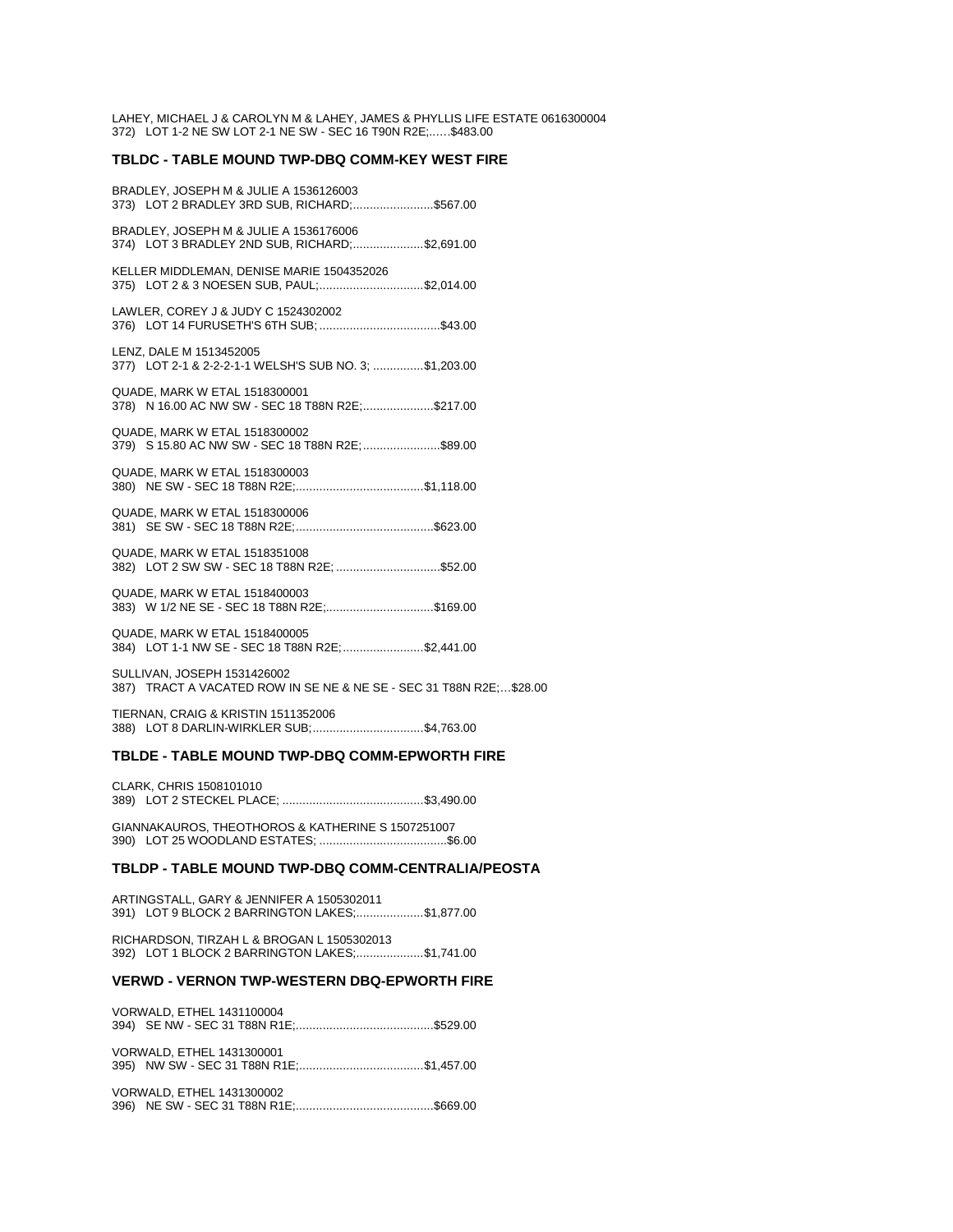VORWALD, ETHEL 1431300003 

VORWALD, ETHEL 1431300004 

## VERWP - VERNON TWP-WESTERN DBQ-CENTRALIA/PEOSTA FI

MCDERMOTT, BERNARD L & MARY G 1402354003 399) UNIT 3 BLDG Q LOCATED ON LOT 17 BLK 1 THUNDER RIDGE ESTATES........................\$1,544.00

#### **WASDC - WASHINGTON TWP-DBQ COMM-KEY WEST FIRE**

| HELLER, DAVID R 2113101006          |  |
|-------------------------------------|--|
| <b>MATLISA FARMS LLC 2101300002</b> |  |
| MATLISA FARMS LLC 2101300004        |  |
| MATLISA FARMS LLC 2101400001        |  |
| <b>MATLISA FARMS LLC 2101400004</b> |  |

#### WASML - WASHINGTON TWP-MAQ SCH-LA MOTTE FIRE

| WASMQ - WASHINGTON TWP-MAQ SCH-KEY WEST FIRE                                                          |  |
|-------------------------------------------------------------------------------------------------------|--|
| VORWALD, DOUGLAS D & CHARISSA M 2135300004<br>410) LOT 1-3 SW SW - SEC 35 T87N R2E; \$974.00          |  |
| VORWALD, DOUGLAS D & CHARISSA M 2135300001<br>409) W 5/8 NW SW - SEC 35 T87N R2E;\$1,016.00           |  |
| VORWALD, DOUGLAS D & CHARISSA M 2134400006                                                            |  |
| VORWALD, DOUGLAS D & CHARISSA M 2134400005<br>407) NE SE EXC LOT 1 NE SE - SEC 34 T87N R2E;  \$743.00 |  |
| VORWALD, DOUGLAS D & CHARISSA M 2134400004                                                            |  |
| VORWALD, DOUGLAS D & CHARISSA M 2134200007<br>405) S 1/2 SE NE - SEC 34 T87N R2E; \$482.00            |  |

| VORWALD, DOUGLAS D & CHARISSA M 2134400001 |  |
|--------------------------------------------|--|
|                                            |  |
|                                            |  |

VORWALD, DOUGLAS D & CHARISSA M 2134400003 

# WASWB - WASHINGTON TWP-WEST DBQ-BERNARD FIRE

GASSMAN, KEVIN J & KINNEY, AUDREY E 2130100005 413) LOT 1 NE NW - SEC 30 T87N R2E;..........................\$1,371.00 GASSMAN, KEVIN J & KINNEY, AUDREY E 2130200001

414) W 1/8 NW NE - SEC 30 T87N R2E; ...............................\$44.00

# WHIWD - WHITE WATER TWP-WEST DBQ-CASCADE FIRE

| BRUNS, JAMES M 1933326001 |  |
|---------------------------|--|
|                           |  |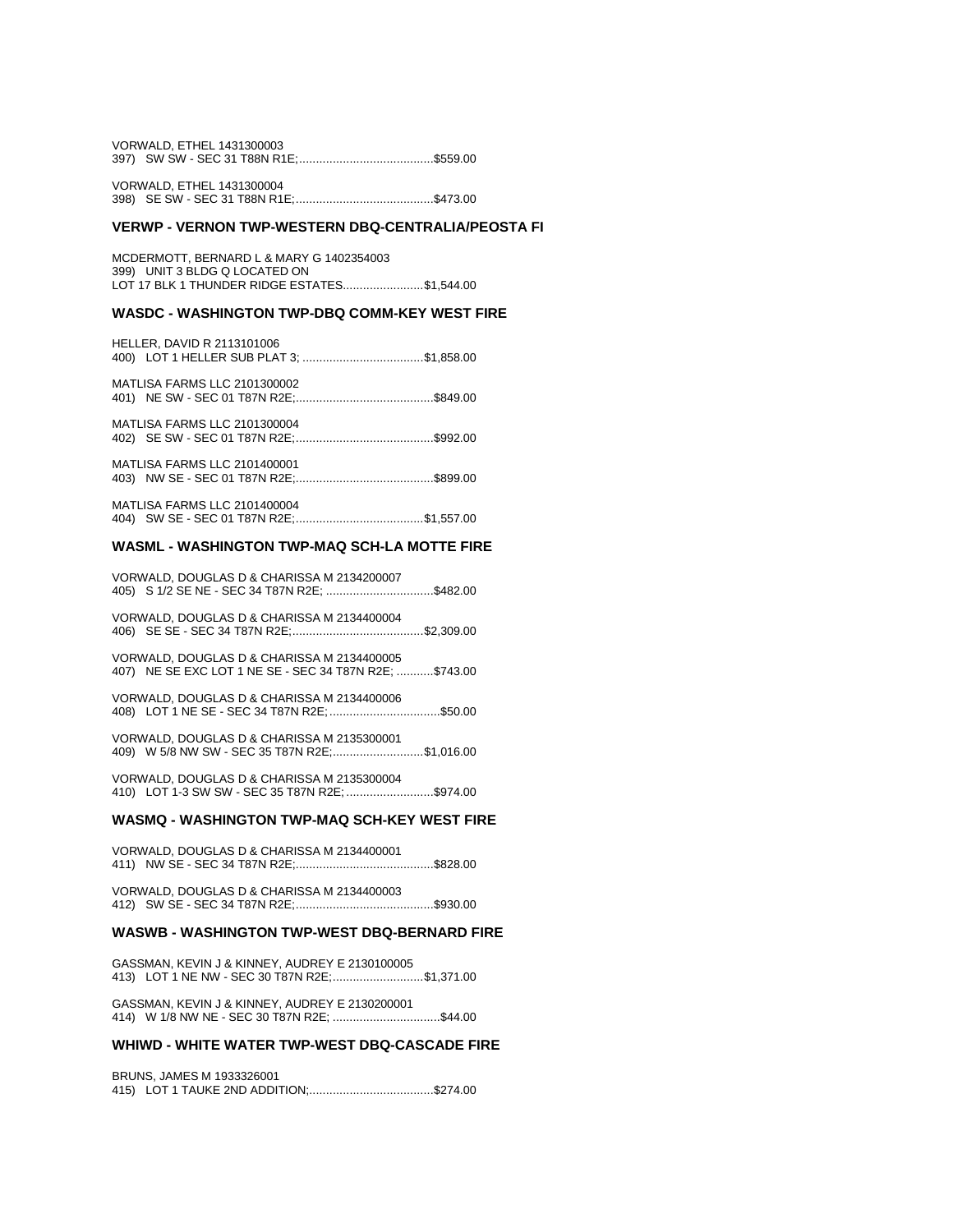| BRUNS, JAMES M 1933400001                                                                                                                |
|------------------------------------------------------------------------------------------------------------------------------------------|
| BUSSAN, ASHLEY LYNN 1911200008<br>417) E.5.00 AC. SW NE - SEC 11 T87N R1W;\$69.00                                                        |
| BUSSAN, ASHLEY LYNN 1911200009<br>418) LOT 1 SE NE - SEC 11 T87N R1W; \$384.00                                                           |
| BUSSAN, ASHLEY LYNN 1911200013                                                                                                           |
| BUSSAN, ASHLEY LYNN 1911200015                                                                                                           |
| BUSSAN, ASHLEY LYNN 1911400001                                                                                                           |
| NAAB, RYAN S 1929451001                                                                                                                  |
| ZWIMQ - ZWINGLE CITY - MAQ SCH                                                                                                           |
| KEHOE, JOAN M 2135481007<br>423) LOT 7, 8, & 9 & E 1/2 LOT 10 ZWINGLE; \$464.00                                                          |
| MARCUS, JOHN 2135480005<br>424) LOT 2-2-1-1 SE SE - SEC 35 T87N R2E;\$63.00                                                              |
| MARCUS, JOHN J 2135479003                                                                                                                |
| MARCUS, JOHN J 2135479004<br>426) LOT 19 THRU 23 & W 1/2 LOT 24 ZWINGLE;\$464.00                                                         |
| MARCUS, JOHN J & CAROL R 2135479005<br>427) LOT 25 & W 23' LOT 26 & E 1/2 LOT 24 ZWINGLE;  \$152.00                                      |
| MARCUS, LAVERNE 2135480003<br>428) LOTS 3-1-1-1 SE SE; 4-1-1 SE SE; 5-1-1 SE SE -                                                        |
| MARCUS, LAVERNE 2135480006<br>429) LOT 2-1-1-1 SE SE; LOT 1-2-1-1 SE SE - SEC 35 T87N R2E; \$336.00                                      |
| MARCUS, LAVERNE 2135480007<br>430) LOT 1-2-1-1-1-1-1 SE SE; - SEC 35 T87N R2E;                                                           |
| MARCUS, LAVERNE 2135482002                                                                                                               |
| RYAN, MICHELLE ANN 2135477002<br>432) LOT 2-1-55 & 1-2-55 ZWINGLE; \$567.00                                                              |
| RYAN, RUSSELL L & MICHELLE 2135482001                                                                                                    |
| RYAN, RUSSELL L & MICHELLE A 2135482004                                                                                                  |
| S & T TRUCKING LLC 2135476005<br>435) LOT 55 1/2, 56, 57, 58 1/2, 59 & 60 ZWINGLE;<br>LOT 2-1-2 SE SE - SEC 35 T87N R2E; \$1,168.00      |
| SWAN, HENRY A JR 2135478009                                                                                                              |
| SWEENEY, DOMINIC J 2135477006<br>437) LOT 2-1-1-1-55 & 2-2-55 & 61, 62 & 63 ZWINGLE;<br>LOT 2-1-1-1-1-2 SE SE - SEC 35 T87N R2E;\$614.00 |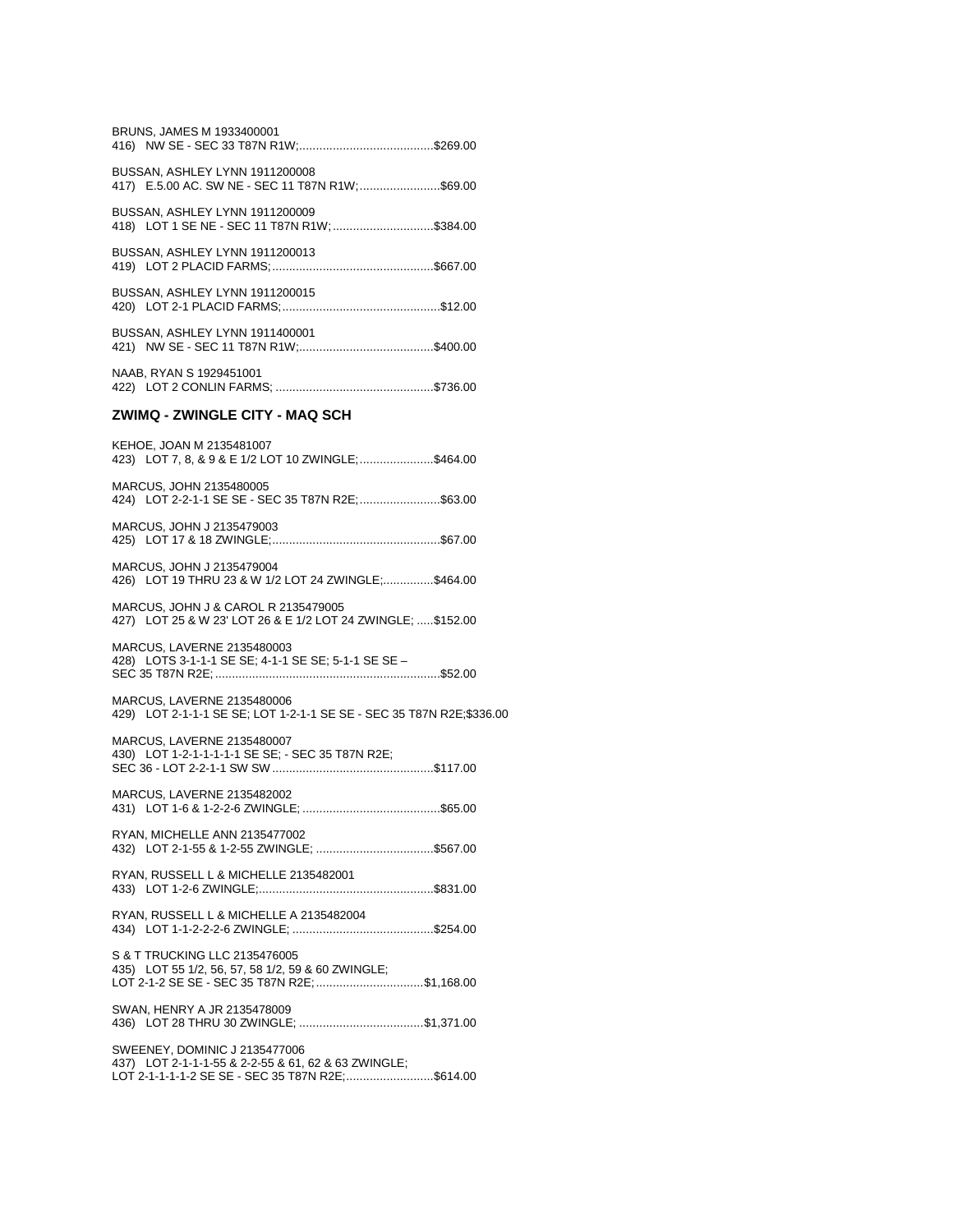SWEENEY, DOMINIC J & NANCY J 2135481004 438) LOT 14 & W 10' LOT 13 & E 10' LOT 15 ZWINGLE;......\$146.00

## **DUBA - DUBUQUE CITY - DBQ COMM**

ALLEN. KINTE J 1014204007 

CONLEY, LARRY P 1118157001 

DUBUQUE, CITY OF 1024457023 444) LOT 11 - E.1/2 - CITY LOT 655 & LOT 2-1A LORIMER SUB\$8,452.93

WEEBER, JOSHUA ROBERT-HART 1013435001 

WEEBER, JOSHUA ROBERT-HART 1013435002 

#### **DYEWD - DYERSVILLE CITY-WEST DBQ**

OLLENDICK, LEONARD J & LEONARD J JR 0731106001 

## **MOSDC - MOSALEM-DBQ COMM-KEY WEST FIRE**

TABLE MOUND PARK CORP 1626355004 448) PRIVATE ROADWAY A SPRING VALLEY PARK 

#### NWWWD - NEW WINE TWP-WESTERN DBQ-DYERSVILLE

AMENT, JACALYN M 0728151015 449) LOT 9 SPRUCE HOLLOW SUB; .................................\$8,499.00

## CNTDC - CENTER TWP - DBQ COMM-CENTRALIA/PEOSTA FIR

| BALK, REUBEN JEFFREY XGE10233146                                                      |
|---------------------------------------------------------------------------------------|
| BILLMEYER, JULIE MARIE 64121706                                                       |
| ERICKSON, KORIE LEE 0630574G<br>452) 31AA286891973 SKYLINE TRAILE 0630574G 08 \$74.00 |
| FINN, KELLY MAUREEN 71162<br>453) 31AE95860 1971CARDINAL CRAFT \$79.00                |
| HOWARD, LACEY LYNN 0630263J                                                           |
| LUEDTKE, PATRICIA ANN 173422                                                          |
| MCSPADDEN, EVELYN GLADYS 1855<br>456) 31AC102381965 ROAD ROAMER 1855 08 \$81.00       |
| SHAFFER, GREGORY RICHARD 57000214018                                                  |

## **DBQDC - DUBUQUE TWP/DBQ COMM SCH/ASBURY FIRE**

|      | ELLIS, PATRICIA ANN 2221 |
|------|--------------------------|
| 458) |                          |

GREMMEL, MICHAEL LYNN S2841 460) 31AC110441975 FULL FLITE S284106 ..........................\$82.00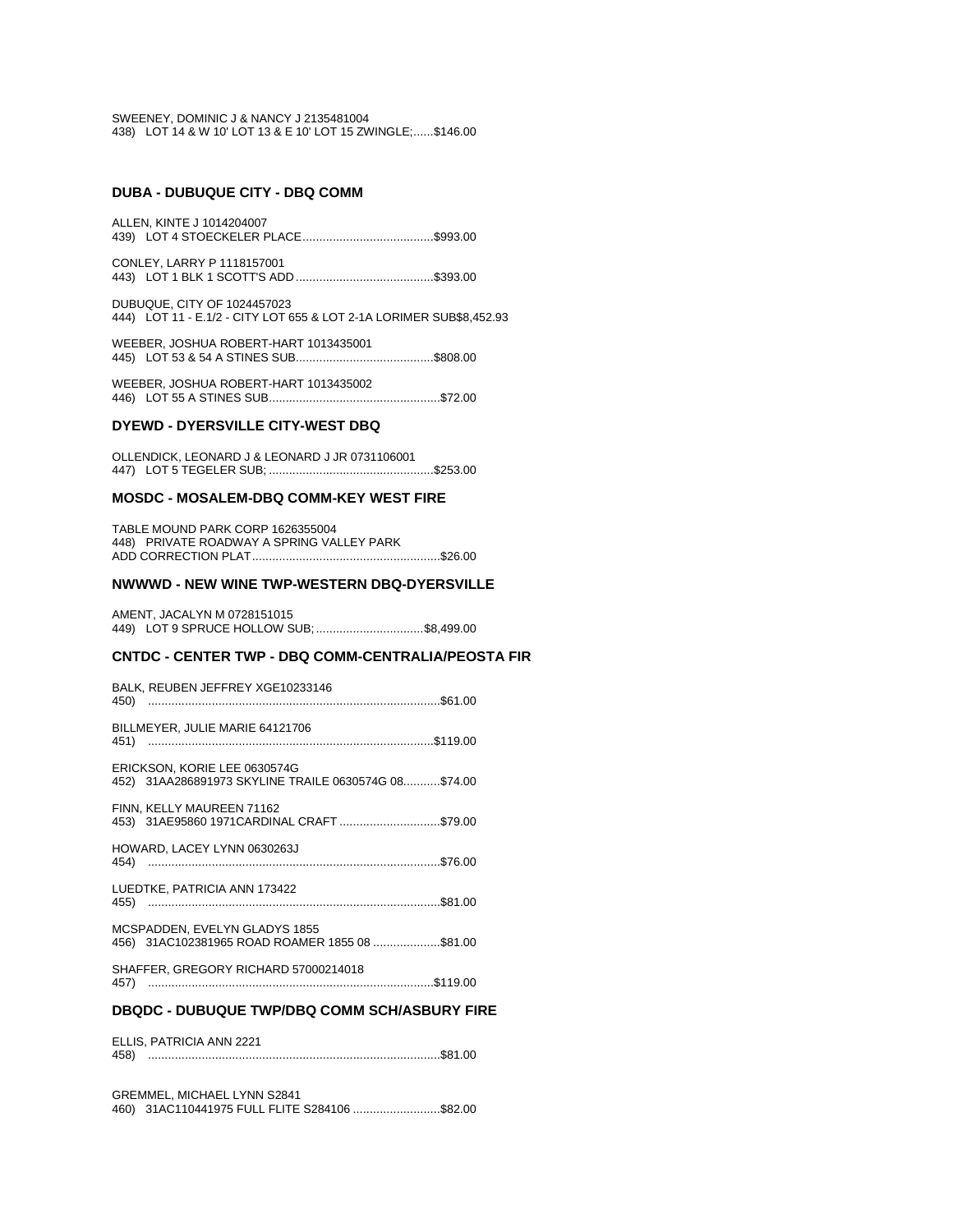| WEILAND, JULIE ANN 44364                                              |  |
|-----------------------------------------------------------------------|--|
| <b>DUBA - DUBUQUE CITY - DBQ COMM</b>                                 |  |
| ABRESCH, GARY JAMES GJ223402<br>463)                                  |  |
| ANTHONY, AMY NICOLE 6196                                              |  |
| BAILEY, CLAYTON STEVE SR 1206                                         |  |
| BECKER, KURT HAROLD FS207342                                          |  |
| BECKMAN, MARCUS PAUL 122066                                           |  |
| BERKLEY, JAMES PAUL 63300984L                                         |  |
| BERTUCCI, TIMOTHY ROBERT 4174<br>470)                                 |  |
| BLACKBURN, NICHOLAS BRANDON JR 17282                                  |  |
| BLUM, MICHAEL VINCENT JR R288352                                      |  |
| BRADLEY, WILSON ACE JR 13300409V                                      |  |
| BRADY, RYAN MICHAEL 14980                                             |  |
| BRANDENBURG, ALYSIA ANN 12576                                         |  |
| BRANDENBURG, BECCA ILENE 0130154S<br>476)                             |  |
| BRIMEYER, ALLAN ROBERT 20853                                          |  |
| BRUMLEY, GLORIA ANN 21257<br>478)                                     |  |
| BUSHEY, ALICIA KAY 3493<br>31AC43010 1980NORTH AMERICAN HOMES\$165.00 |  |
| 479)<br>CADY, TIFFANY LANE & MARSHALL, TAMARA LYN HI7939<br>480)      |  |
| CARROLL, CHIQUITTA LASHOUN MY02118827K                                |  |
| 481)<br>CHENEY, RICHARD DAVID 13773                                   |  |
| 482)<br>CORTEZ, JUAN IVAN 50300406E                                   |  |
| 483)<br>CRAVER, PAT B1420661LAB                                       |  |
| CRUZ, EDRALIN CRISOLOGO 17021                                         |  |
|                                                                       |  |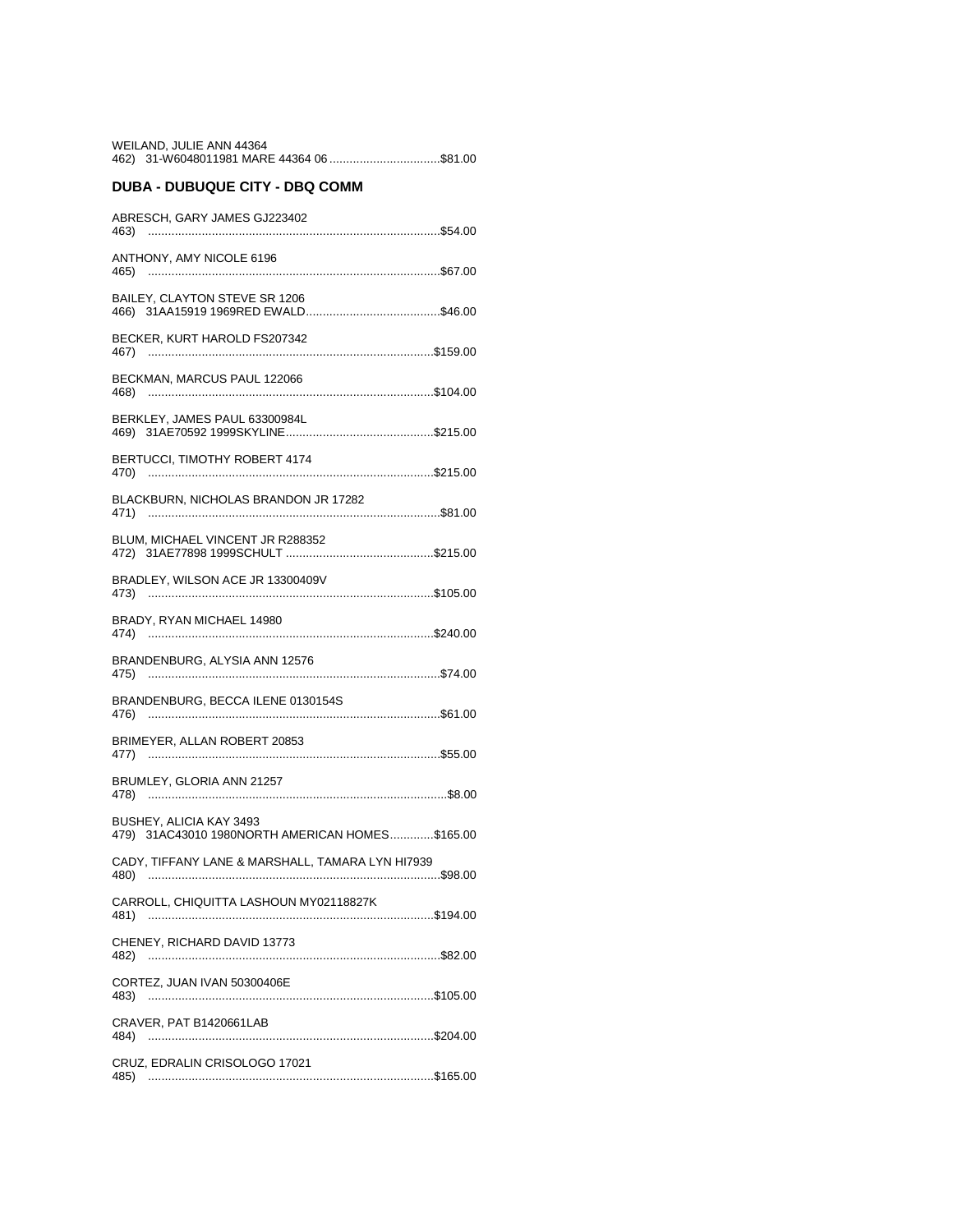| DECKER, GERALD E OR DECKER, LINDA J 50300373X<br>486)                  |  |
|------------------------------------------------------------------------|--|
| DEROUIN, ROBERT JOHN 06L26669XU<br>487)                                |  |
| DIETERS, GARY MICHAEL & MEYER, ALECIA MARIE NW39029A                   |  |
| EDAHL, GREGORY CLAY M302285<br>489)                                    |  |
| EHLERS, STACY KAY AND THOMAS RICHARD 37A3061                           |  |
| ESSER, GRACE ELIZABETH 551                                             |  |
| FONDELL, MICHAEL JAMES JR 1796                                         |  |
| FRIEBEL, CARL 15817<br>493)                                            |  |
| FURLONG, ALAN JAMES 6026                                               |  |
| GREIBE. SHELBY LYNNE TNFLW26A57891SP12                                 |  |
| HAGER, CHARLES KENDEL & KATHRYN SARA 06L25628XU                        |  |
| HAMILTON, RICHARD JOSEPH HAMILTON, ROSE MARIE 28133                    |  |
| HANSEL, ELAINE CC6814505                                               |  |
| HANSEL, ELAINE ELIZABETH 06300901FAB<br>500)                           |  |
| HANTELMANN, KEVIN EARL 13890<br>501)                                   |  |
| HAYES, HEATHER MARIE NX40084A<br>502) 31AD80601 1999COMMODORE \$105.00 |  |
| HENSE, AMANDA HELEN 50300323Z<br>503)                                  |  |
| HOAG, JUSTIN ALLEN 16675<br>504)                                       |  |
| HOFFMAN, TIA MARIE HK5549                                              |  |
| HUDSON, JAMES ARNOLD II 11049<br>506)                                  |  |
| JACKSON, ADAM JAMES 15838<br>507)                                      |  |
| JOHNSON, LYNNE KAY WK2103974IN                                         |  |
| KELLY, BRUCE J MY885627V<br>509)                                       |  |
| KELLY, MICHEL JAY RED356335MN<br>510)                                  |  |
| KINLEY, JOHN WILLIAM KINLEY, JULITA MARIE 06L26659<br>511)             |  |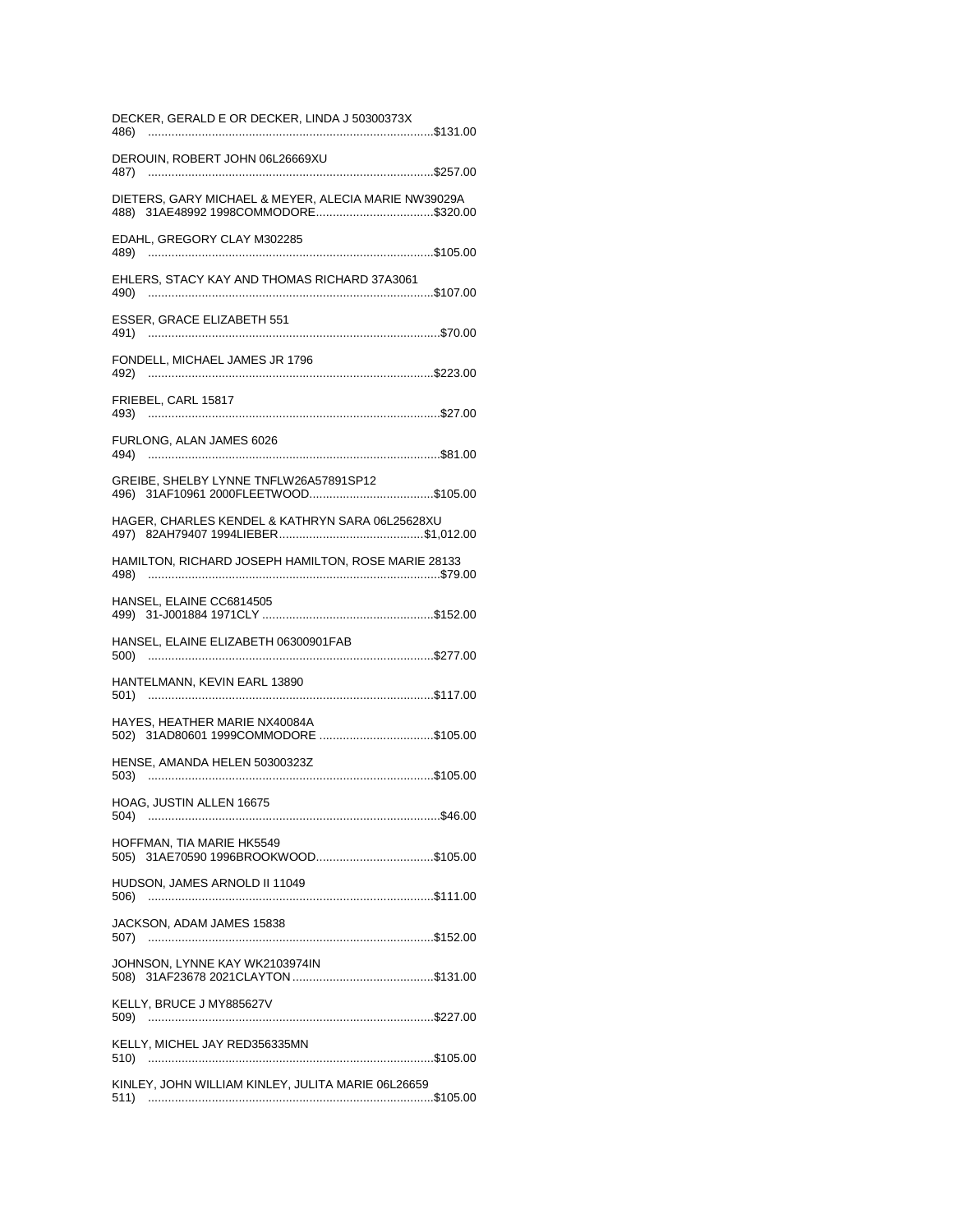| KLEIN, KRISTI MAE PAT26969IN                                                     |  |
|----------------------------------------------------------------------------------|--|
| KLOPP, JAMES LEE A47430                                                          |  |
| KNABEL, JEREMY NATHIAN MY0712440F<br>514)                                        |  |
| KOERPERICH, LESLIE JAMES KOERPERICH, CAROLYN SUE MY08125674ABK                   |  |
| KOLLMAN, DEANA LEE 33874                                                         |  |
| KRIEG, ANDREW DAVID 5782335                                                      |  |
| KRUSER, KMBERLY SUSAN FX300188J<br>518) 31AE79155 2017ARLINGTON PREMIER \$131.00 |  |
| LANGE, JOHN JOSEPH PAT24181IN                                                    |  |
| LEIFKER, ROSE-DON J & THELMA WEIDENBACHER 5320                                   |  |
| LICKE. YOLANDA 16627                                                             |  |
| LIPPSTOCK-ALDUNATE, ANNA MARIE 50300122D                                         |  |
| MELLODY, KAYLA MARIE MY907094V                                                   |  |
| MERFELD, JOSEPH ALLEN 42420197Y                                                  |  |
| MHCA HOMES LLC 49A22220                                                          |  |
| MHCA HOMES LLC 4R421037G                                                         |  |
| MHCA HOMES LLC AL1480I916353                                                     |  |
| MHCA HOMES LLC MY9489533K                                                        |  |
| MHCA HOMES LLC PAT25158<br>530) 31AF32147 2001PATRIOT HOMES\$49.00               |  |
| MILLER, DAVID WILLIAM 20239<br>531)                                              |  |
| NUSS, WENDY SUE 5355<br>532)                                                     |  |
| OETH, MICHELLE MARIE 5254                                                        |  |
| OHMERT, THOMAS WAYNE 29520                                                       |  |
| PANTOJA, FLORENDINO IV8016CKU215751<br>535)                                      |  |
| PEACOCL, ETHAN EDWARD LOUIS 1499<br>536)                                         |  |
| PEIL, DIANE LYNN 5B300215J                                                       |  |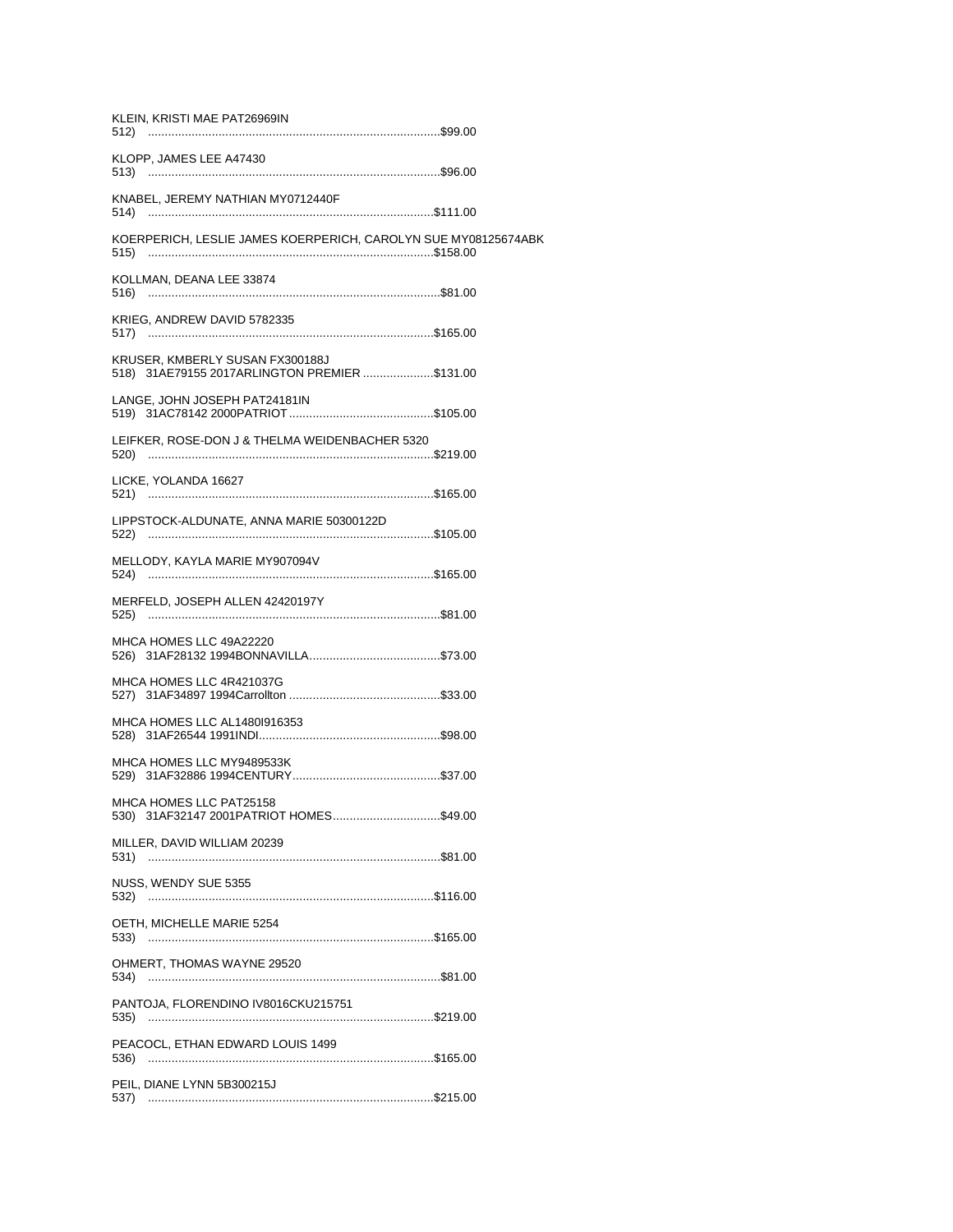| PICKEL, ADAM JASON HL13005AL              |
|-------------------------------------------|
| PICKEL, BRITTANY ANN MY9411486V<br>539)   |
| PLUMLEY, LULUBELL MARIE 20300479<br>540)  |
| POLLOCK, HOLLY ELIZABETH 1583V            |
| POTTER, MICHELLE LYNN MY01116073K         |
| PRASKA, BETTY JANE 5206                   |
| PRESLEY, CARRIE LYNN 68300253X<br>544)    |
| RANDECKER, KATELYN LOUISE MY0224516V      |
| REINHARDT, KARLA KAY NV38364A<br>547)     |
| RICHARDSON, BROGAN LEE N0102309ZTN        |
| ROBERTSON, WILLIAM MAXWELL 20817          |
| RODRIGUEZ, KIMBERLY ANN 4481              |
| ROTH, STEVEN ALLEN 4394<br>551)           |
| SCHALLER, ROBIN LEE 39D2027Y              |
| SCHERF, CODY DANIEL 28842                 |
| SCHUMACHER, GABRIEL ALLEN 28065           |
| SHEPHERD, JAMES WALTER 18300445T          |
| SMOTHERS, FREDERICK JOHN JR 2663B<br>556) |
| SOPPE, CHRISTOPHER ROBERT 015<br>557)     |
| SOPPE, VICKIE LYNN 11229672               |
| STOWERS, BRENDA LEE NW39311A<br>559)      |
| STRUB, CHASE STEVEN 5035                  |
| THIBADEAU, JESSICA EUNICE 5140<br>561)    |
| THOMAS, CHRISTINE ANN 01L32447            |
| TUTHILL, KATILIN TORI 163927              |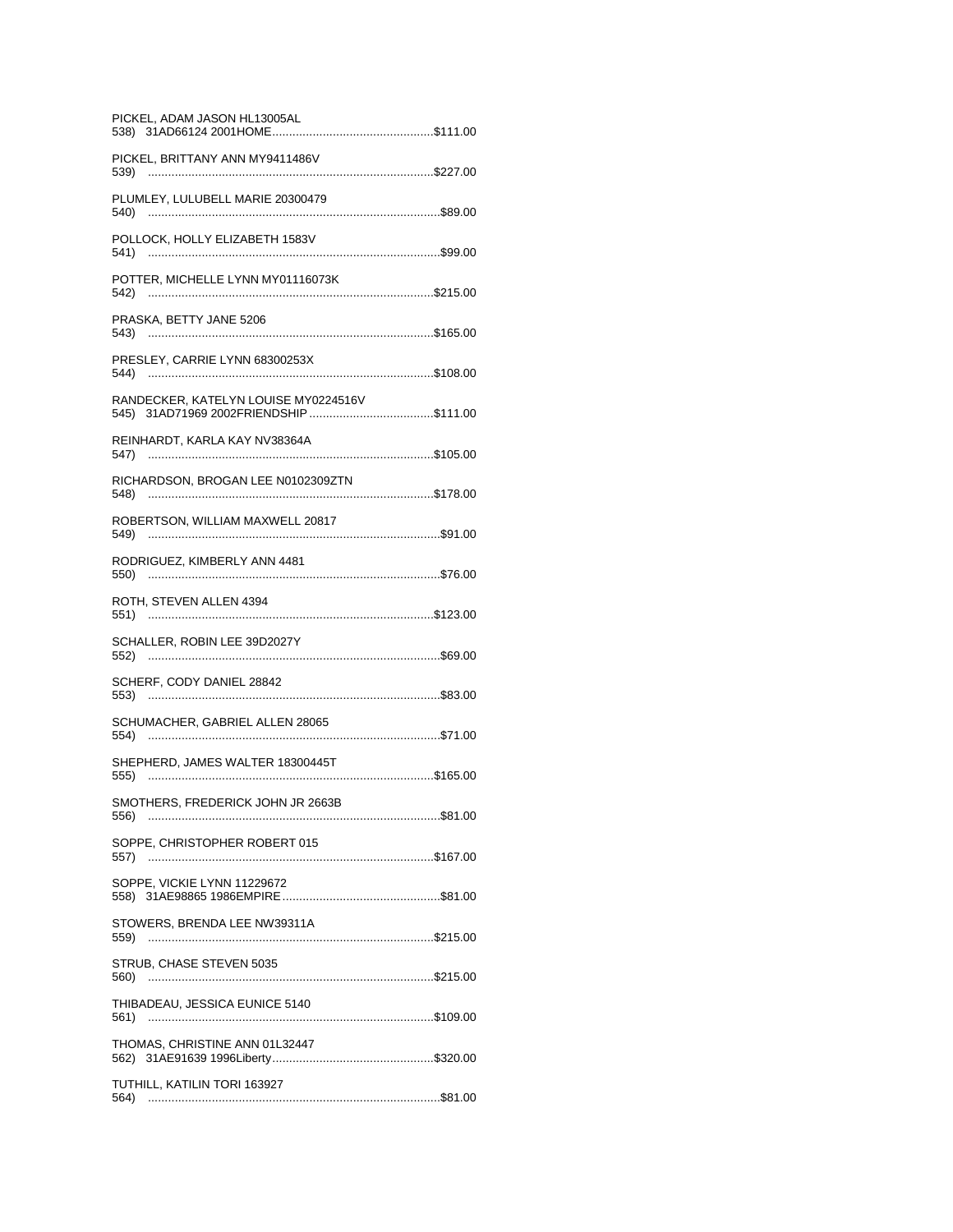| WERNIMONT, JEREMY JOSEPH 8H420568H                     |         |
|--------------------------------------------------------|---------|
| WHITES, KADY JO 1W300447Z<br>567)                      |         |
| WIESELER. LEAH KRISTINE 2173                           |         |
| WILLIAMS, RICHARD JAMES WILLIAMS, MARGARET ANN R076799 |         |
| YOUNG. JACQULINE MARIE 58124484                        | \$55.00 |
| ZOLECKI, PETER WILLIAM 3996<br>571)                    |         |

# **DYEWD - DYERSVILLE CITY-WEST DBQ**

| FELDMANN, BENITA ANNE 45027<br>572) 31AC230101981 MARSHFIELD 45027 10 007\$165.00     |  |
|---------------------------------------------------------------------------------------|--|
| TIMMERMAN, JAMES RICHARD MY9310589V<br>573) 31-W2709611993 FRND MY9310589V 10\$215.00 |  |
| WILLERS, SHERRY LYNN 48312                                                            |  |

# **EPWWD - EPWORTH CITY-WESTERN DBQ**

| BRENKE, FREDERICK C 3010E     |  |
|-------------------------------|--|
| WILGENBUSCH, ANN MARIE 22746D |  |

# MOSDC - MOSALEM-DBQ COMM-KEY WEST FIRE

| DUEHR, RILEY JOHN FX300306LA<br>579) 31AF10658 2018SKYLINE CORPORATION\$269.00   |  |
|----------------------------------------------------------------------------------|--|
| HACKBARTH, JENNIFER ROBIN 17380446MAB                                            |  |
| JONES, DESSALEE MARIE 50300139FA<br>581) 31AE40719 1993SKYLINE TRAILERS\$112.00  |  |
| LAMBERT, MASON ALLAN ZDI5502                                                     |  |
| MCLAUGHLIN, KAYLA MARIE MY00111284K                                              |  |
| PERRY, SHAWN MARIE 60749                                                         |  |
| ROGERS, MICHAEL AUTHUR C417CTB3CK2BCATH                                          |  |
| SPRING VALLEY INVESTMENTS INC 3420Z<br>586) 31-W4487531977 BLHS 3420Z 11\$100.00 |  |
| TIGGES, ADAM CHRISTOPHER 18L02592XU<br>587) 31AA749112007 ARLINGTON MANO         |  |

## **SAGDC - SAGEVILLE CITY-DBQ COMM**

OLSON, JAMES WAYNE NX40096A<br>588) 31AA352071999 COMMODORE NX40096A 04 ............\$215.00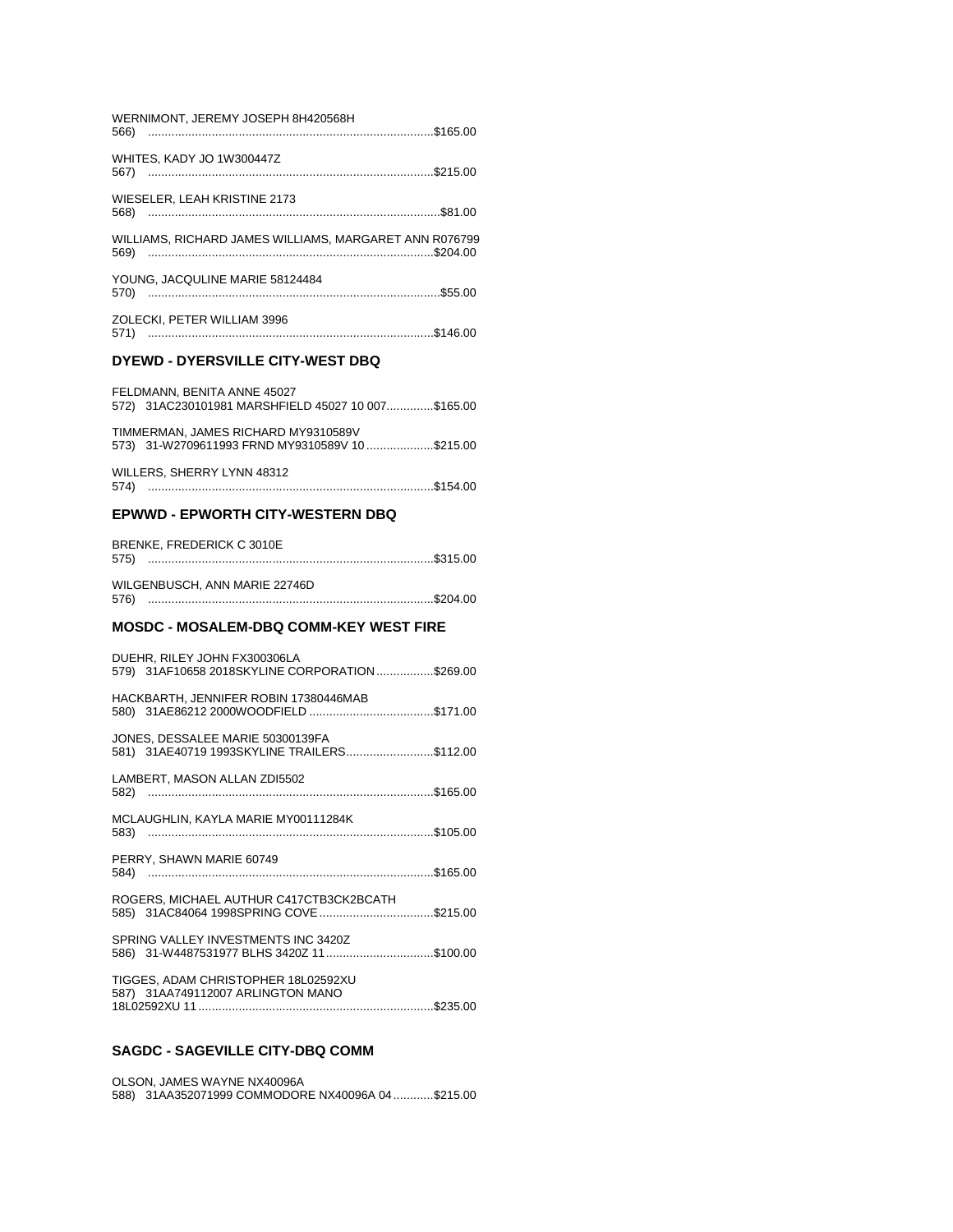# TBLDC - TABLE MOUND TWP-DBQ COMM-KEY WEST FIRE

| BARTELLA, SARA MARIE 07305995<br>589)                                    |  |
|--------------------------------------------------------------------------|--|
| BELFLOWER, GARY DANIEL 07902<br>590)                                     |  |
| BESCH, ANNA MARIE 6169<br>591) 31AB236171973 ARTCRAFT 616909 \$133.00    |  |
| BOOTS, BILLY JOE 20352                                                   |  |
| BRIMMER, TRACY LINN MY9384840                                            |  |
| BUCHANAN, NATALIE TERRESSA 53133112919<br>594)                           |  |
| COKER, ROB ROY 44048                                                     |  |
| EHLERS, STACY KAY 50300283Y                                              |  |
| FAGAN, TYRAN DARREL 4E300671I                                            |  |
| 598)<br>FAULKNER, PATRICIA ANN 062938                                    |  |
| FERGUSON, CASSIE LYNN MY9597410K                                         |  |
|                                                                          |  |
| FINN, KATHLEEN ROSE ACA6171                                              |  |
| FORT, BETTE JEAN MY97103503K                                             |  |
| FREY, EVAN JAMES 60121708                                                |  |
| GROSS, KEVIN MICHAEL BRIMMER, SHARON LYNN 8109<br>604)                   |  |
| HARRY, KATIE LEE 5057                                                    |  |
| HARTUNG, MIRANDA MAE M604832                                             |  |
| HICKS, NICOLE JEAN M603639<br>607)                                       |  |
| HOFFMAN, EDWARD J 8924D                                                  |  |
| HOLLISTEER, JODI LYNN 0544050534                                         |  |
| HUSEMAN, CAMERON KYLE GDMASD07772437<br>610) 31AC305801977 GAS TOOLS INC |  |
| LADE, WILLIAM MERES 067073                                               |  |
| 611)<br>LAWRENCE, NATHAN ANDREW 0830518G                                 |  |
|                                                                          |  |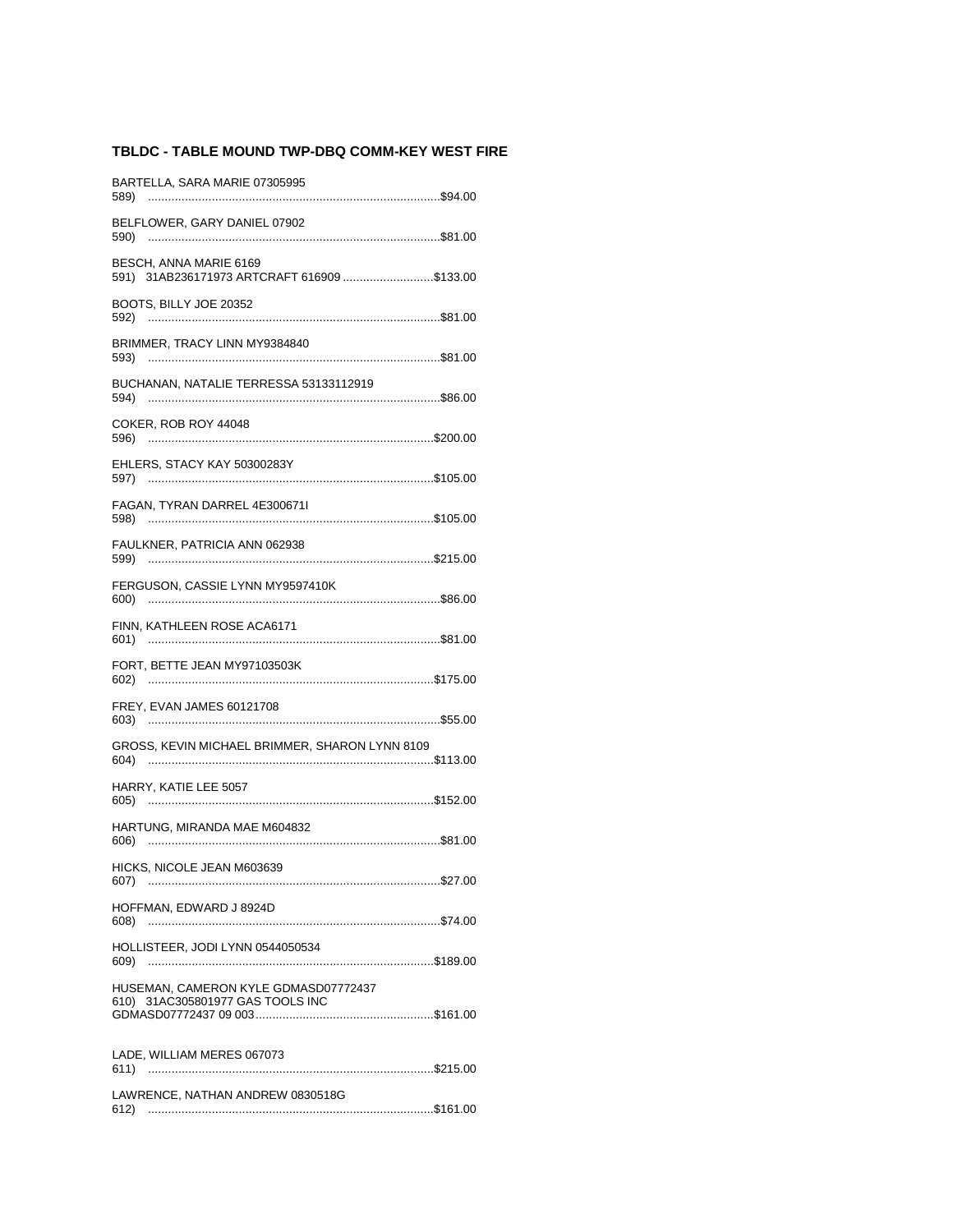| MHCA HOMES LLC 0518685389<br>613) 31AF27034 1991PARKRIDGE HOMES \$94.00  |
|--------------------------------------------------------------------------|
| MHCA HOMES LLC 1V7014PFK215140                                           |
| MHCA HOMES LLC 63019                                                     |
| MILLER, DENNIS A 1466A                                                   |
| MOLZOF, BRANDON ALLEN 9983                                               |
| OLIVER, SEAN STEVEN 18L03025<br>618) 31AD89986 2013LIBERTY HOMES\$185.00 |
| PAYNE, LOGAN JACOB 06L17337                                              |
| SCHMIT, LINDA SUE HQ10509                                                |
| SHEEHAN, CHERI LYNN MY99108268K                                          |
| SIMON, TAMI DEE 065351                                                   |
| SMOTHERS, FREDERICK JOHN 14737                                           |
| SPLINTER, SAVANNA JO WK1109015IN                                         |
| STEGER, GLENDA KAY 12049                                                 |
| TARNUTZER, MELISSA MAE NH3502                                            |
| TRIERVIELER, THOMAS JEFFREY 1W300712Z                                    |
| WEBSTER, EZEKIAL JUSTICE 43733                                           |
| WRIGHT, SAMANTHA ANN 243000HA010002A                                     |

## **DBQDC - DUBUQUE TWP/DBQ COMM SCH/ASBURY FIRE**

| HODGES, TAMMY LYNN FEMXMU08498<br>630) 31AC238571966 STAR FEMXMU08498 06 012\$346.00 |
|--------------------------------------------------------------------------------------|
| <b>DUBA - DUBUQUE CITY - DBQ COMM</b>                                                |
| AMARGO, RAYMOND VILLABONA LADINES, RHONABEL C AP7487                                 |
| BARNHART. LEE ALLEN DUANE 5707<br>632)                                               |
| BERKLEY, JAMES PAUL BERKLEY, KARLA SUE 29430<br>.\$457.00                            |
| CONNOLLY, TIMOTHY MICHAEL 1451<br>634)                                               |
| EDE, CODY JACOB 27251                                                                |

|      | $= 5.4$ |  |
|------|---------|--|
| 635) |         |  |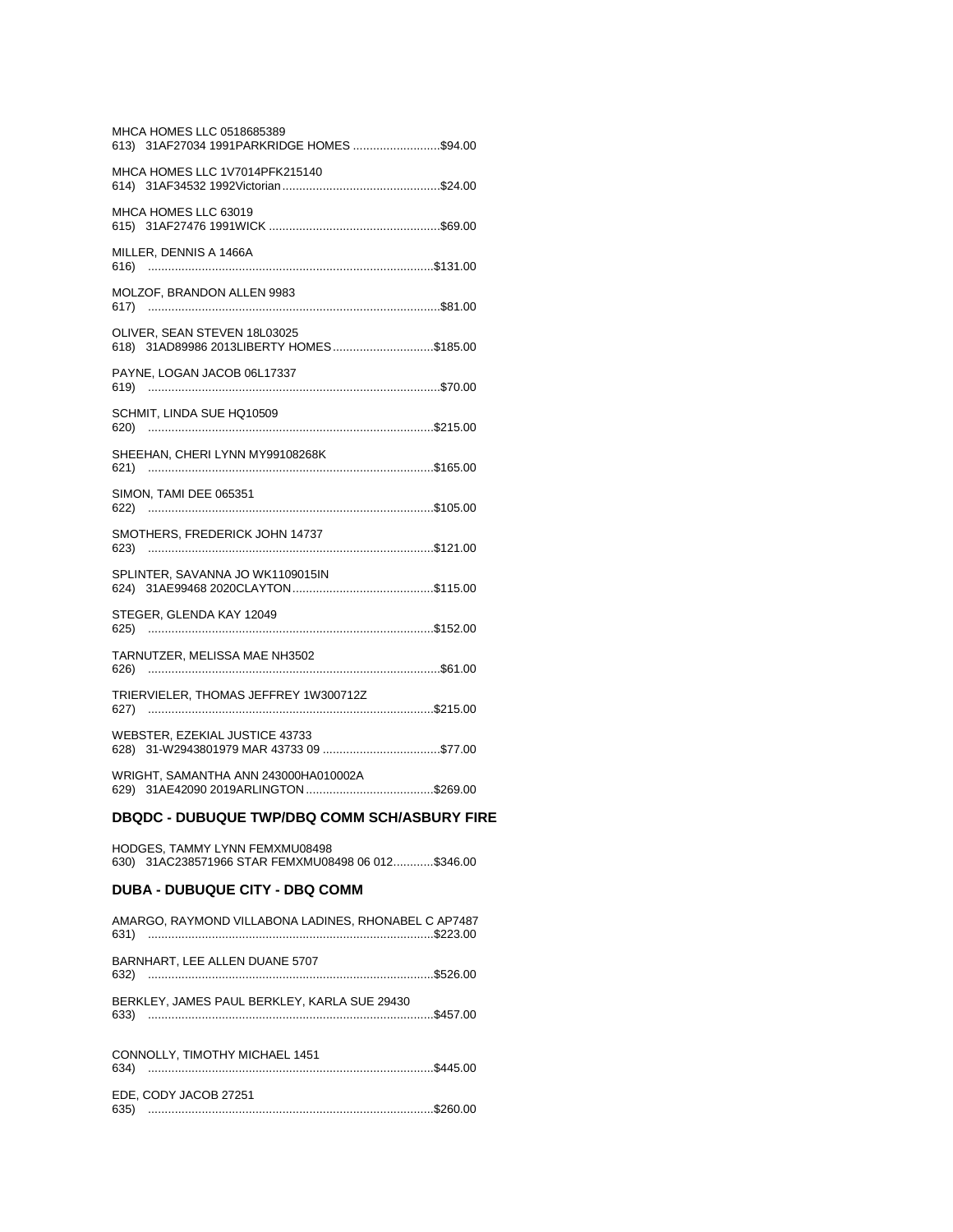| ELLERMAN, DAN CARL 15877<br>636)                                           |
|----------------------------------------------------------------------------|
| FURLONG, TIMOTHY A MY918681V<br>637)                                       |
| GUTIERREZ, HARLY ALBERTO 16684<br>638)                                     |
| HALFHILL, PAIGE LORRAINE 1NFLT76A10497AU13                                 |
| HEACOCK, MICHAEL KENNETH 01716<br>640)                                     |
| HURM, MICHAEL THOMAS KIEBLER, HOLLY INGA FLCKMK214<br>641)                 |
| JACKSON, ELAINE MYRA FX300554I                                             |
| JAEGER, JOSHUA JOSEPH 70373SD<br>643)                                      |
| KAESBAUER, MARY JO LONG LONG, NICK S2495P<br>644)                          |
| KIRBY, NOAH JOSEPH MY9698167<br>645)                                       |
| LEICK, CHARLOTTE ANN MY0153302ABW                                          |
| MYERS, JUDY ELLEN 1743<br>647)                                             |
| NEWTON, MICHAEL CHARLES 439SD<br>648)                                      |
| RANDALL, STEVEN LAWRENCE 1552<br>649)                                      |
| SALAZAR, ACE AMADEO 71184<br>650)                                          |
| THILL. EMILY ANN 01L33003                                                  |
| TRAUTWEIN, BARBIE ANN 14398<br>652)                                        |
| UPSON. THERESA MICHELLE 1607<br>653)                                       |
| ZOZAYA, ANDREA LYNN HH3660INAB2<br>\$985.00<br>654) 31AD24724 1998HART………… |

## MOSDC - MOSALEM-DBQ COMM-KEY WEST FIRE

| CINA, LINDA SUSAN 18L02977<br>655) 31AB854552011 PHOENIX 18L02977 11 \$496.00 |  |
|-------------------------------------------------------------------------------|--|
| <b>GRIMSTAD, RICHARD ALLEN 2031</b>                                           |  |

KALMES, JORDAN LEE 11200HRC800421A 657) 31AE82463 2013REDMAN ADVANTAGE II..................\$400.00